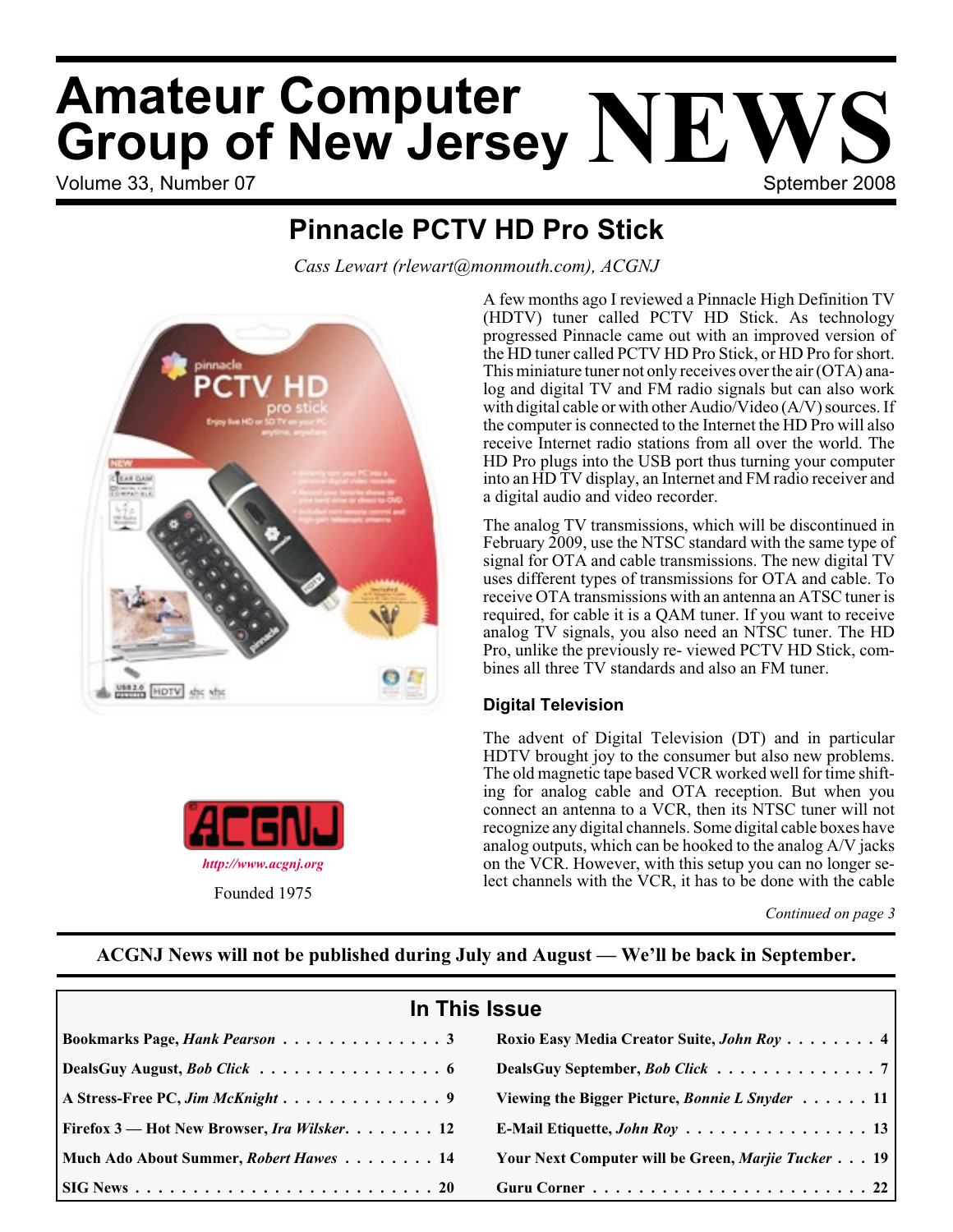#### **Officers, Directors and Leaders**

| <b>Officers</b>                |                                           |                    | <b>Board of Directors</b>   |                     |                    |
|--------------------------------|-------------------------------------------|--------------------|-----------------------------|---------------------|--------------------|
| President                      | Mike Redlich                              | (908) 246-0410     | Director Emeritus           | Sol Libes           | $(609)$ 520-9024   |
| Vice President                 | $(908) 889 - 2366$<br><b>Mark Douches</b> |                    | Through 2008                | <b>Bill Farrell</b> | $(732) 572 - 3481$ |
| Treasurer                      | Malthi Masurekar<br>(732) 560-1534        |                    |                             | David McRichie      |                    |
| Secretary                      | Paul Syers                                | $(732)$ 388-1345   |                             | Lenny Thomas        |                    |
| Past President                 | Frank Warren                              | $(908)$ 756-7898   |                             | Don McBride         | $(732) 560 - 0369$ |
| <b>Special Interest Groups</b> |                                           |                    | Through 2009                | Gregg McCarthy      |                    |
| Net.                           | Manuel J. Goyenechea                      |                    |                             | Arnold Milstein     | $(908)$ 753-8036   |
| C Languages                    | Bruce Arnold                              | $(908)$ 735-7898   |                             | John Raff           | $(973)$ 992-9002   |
| Firefox Activity               | David McRitchie                           |                    |                             | <b>Bob Hawes</b>    |                    |
| Genealogy                      | Frank Warren                              | $(908) 756 - 1681$ | <b>Standing Committees</b>  |                     |                    |
| Investing                      | Jim Cooper                                |                    | APCUG Rep.                  | Frank Warren        | $(908)$ 756-1681   |
| Java                           | Michael Redlich                           | $(908)$ 537-4915   | Facilities                  | John Raff           | $(973)$ 992-9002   |
| Layman's Forum                 | Matthew Skoda                             | (908) 359-8842     | Financial                   | <b>Mark Douches</b> | $(908) 889 - 2366$ |
| <b>LUNICS</b>                  | Andreas Meyer                             |                    | Historian                   | Lenny Thomas        |                    |
| NJ Gamers                      | Gregg McCarthy                            |                    | Membership                  | Mark Douches        | $(908) 889 - 2366$ |
| Mobile Devices                 | David Eisen                               |                    | Newsletter                  | $-$ open $-$        |                    |
| VBA & Excel                    | James Ditaranto                           | $(201)$ 986-1104   | <b>Trenton ComputerFest</b> | Mike Redlich        | $(908)$ 246-0410   |
| Web Dev                        | Evan Williams                             | $(908)$ 359-8070   | Vendor Liaison              | Arnold Milstein     | $(908)$ 753-8036   |
| <b>Window Pains</b>            | John Raff                                 | $(973)$ 992-9002   | Webmaster                   | John Raff           | $(973)$ 992-9002   |
|                                |                                           |                    |                             |                     |                    |

### **ACGNJ News**

**Editor**

Barbara DeGroot 145 Gun Club Road Palmerton PA 18071 Tel: (570) 606-3596 bdegroot@ptd.net

#### **Associate Editor** Bill Farrell (732) 572-3481 *wfarr18124@aol.com*

**Publisher**

**ACGNJ News** is published by the Ama- teur Computer Group of New Jersey, In- corporated (ACGNJ), PO Box 135, Scotch Plains NJ 07076. ACGNJ, a non-profit ed-<br>ucational corporation, is an independent computer user group. Opinions expressed<br>herein are solely those of the individual author or editor. This publication is **Copy-**<br>right © 2008 by the Amateur Computer<br>Group of New Jersey, Inc., all rights re-**Group of New Jersey, Inc., all rights re- served. Permission to reprint with ap- propriate credit is hereby given to non-profit organizations.**

**Submissions:** Articles, reviews, cartoons, illustrations. Most common formats are acceptable. Graphics embedded in the docu-<br>ment must also be included as separate files. Fax or mail hard copy and/or disk to editor: OR e-mail to Editor. **Always con**firm. Date review and include name of word processor used, your name, address and phone *and* name, address and phone of manufacturer, if available.

**Tips for reviewers:** Why does anyone need it? Why did you like it or hate it? Ease (or difficulty) of installation, learning and use. Would you pay for it?

**Advertising:** Non-commercial announce- ments from members are free. Commercial ads 15 cents per word, \$5 minimum. Camera ready display ads: Full page (7 x 10 inches) \$150, two-thirds page (4½ x 10) \$115, half-page \$85, one-third \$57, quarter \$50, eighth \$30. Discount 10% on 3 or more con- secutive insertions. Enclose payment.

**Publication Exchange:** Other computer user groups are invited to send a subscription to ACGNJ at the address below. We will re- spond in kind.

**Address Changes** should be directed to Martin Rosenblum (*m.rosenblum@ieee.org*) and/or to his attention at ACGNJ at the ad- dress below.

**Membership**, including subscription: 1 year \$25, 2 years \$40, 3 years \$55. Student or Senior Citizen (over 65): 1 year \$20, 3 years \$45. Family of member, without subscription, \$10 per year. Send name, address and payment to ACGNJ, PO Box 135, Scotch Plains NJ 07076.

**Typographic Note**: The ACGNJ News is produced using Corel Ventura 5. Font fami- lies used are Times New Roman (TT) for body text, Arial (TT) for headlines.

#### **E-Mail Addresses**

Here are the e-mail addresses of ACGNJ Officers, Directors and SIG Leaders (and the Newsletter Editor). This list is also at (*<http://www.acgnj.org/officers.html>*).

| <b>Bruce Arnold</b>  | barnold@ieee.org                              |
|----------------------|-----------------------------------------------|
| Jim Cooper           | $\lim$ ( $a$ ) the coopers.org                |
| Barbara DeGroot      | bdegroot@ptd.net                              |
| Mark Douches         | pcproblems@pobox.com                          |
| David Eisen          | ultradave@gmail.com                           |
| <b>Bill Farrell</b>  | wfarr18124@aol.com                            |
| Manuel Goyenechea    | Goya@acgnidotnetsig.org                       |
| <b>Robert Hawes</b>  | r.d.hawes@hotmail.com                         |
| Sol Libes            | sol@libes.com                                 |
| Malthi Masurekar     | masureka@umdnj.edu                            |
| Don McBride          | don@mcbride.name                              |
| Gregg McCarthy       | greggmc@optonline.net                         |
| David McRichie       | dmcritchie@hotmail.com                        |
| Andreas Meyer        | lunics@acgni.org                              |
| Arnold Milstein      | mrflark@yahoo.com                             |
| John Raff            | john@jraff.com                                |
| Mike Redlich         | mike@redlich.net                              |
| Matt Skoda           | som359@aol.com                                |
| Keith Sproul         | ksproul@noc.rutgers.edu                       |
| Paul Syers           | paul.syers@acgnj.org                          |
| Lenny Thomas         | lennythomas@technologist.com                  |
| <b>Scott Vincent</b> | scottvin@optonline.net                        |
| Frank Warren         | kb4cyc@webwarren.com                          |
|                      | Evan Williams tech@evanwilliamsconsulting.com |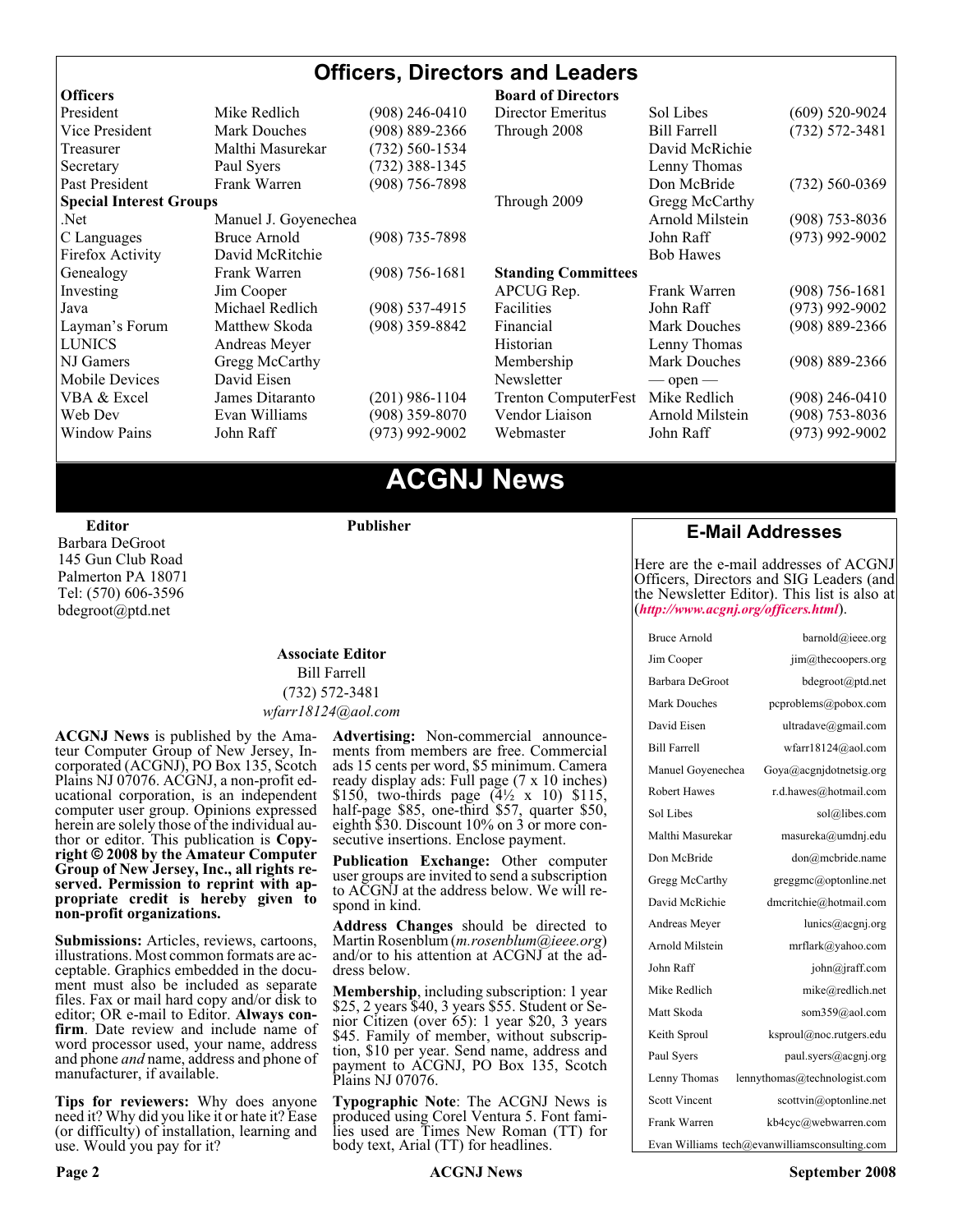### **Bookmarks Page**

*Hank Pearson (hank.pearson(at)asciigroup.org), Arizona Assoc. for Computer Information ([www.asciigroup.org](http://www.asciigroup.org))*

Wouldn't it be nice if you could view a searchable webpage of *Zoom In and Out* bookmarks for your favorite websites? You can, but why?

#### *Find Bookmarks with Forgotten Names*

One reason to view your bookmarks as a webpage (as an alternative to looking in a menu) is to be able to find sites when you can't remember the first word in the name.

Let's say you have a Firefox bookmark named Carbonite Online Backup, and you can't remember Carbonite but you know you are looking for the word Backup. On your Bookmarks page (you will soon learn how to view), you can easily search for Backup.

You are using Firefox, aren't you? If you haven't discovered Firefox, download it from Mozilla (). It's free, fast, and secure. Make Firefox your default browser.

#### *View Bookmark Descriptions and Tags*

Another reason for a bookmarks page is to give you plenty of room to view (and find) descriptions of your bookmarks. You will learn how to add tags to improve your searches.

A third reason to display your bookmarks on a webpage is to allow you to zoom the text in and out so you can see it clearly. To zoom any webpage, press Ctrl+Plus or Ctrl+Minus, using the numeric keypad.

#### *DIY for Fun and Learning*

So, how do you display your bookmarks as a webpage? You could download a tool to do the work for you, or download a tool to search bookmarks. But it's easy enough to DIY (Do It Yourself). It's interesting, fun, and educational. Are you just using your computer to perform certain tasks, or do you also enjoy learning by experimenting? If you like to learn, this tip is for you.

#### **Find the Bookmarks File**

You don't need to create a bookmarks webpage. It already exists on your own hard drive! The name of the file is simply bookmarks.html. Press Win+F to find it. (While holding down the Windows key (next to Alt), press F, for Find.) In the left

*Continued*

#### **Pinnacle PCTV HD Pro Stick,** *continued from page 1*

box. If you want to record several channels during your absence then you are out of luck!

Miniaturization and low cost electronics made it possible to produce an HD Pro tuner the size of two USB memory sticks for around \$100. Having such a tuner which plugs into an USB port of a computer allows viewing and recording of digital and analog TV signals on your computer. You don't need an HDTV set to enjoy analog and digital programs available in your area.

#### **Pinnacle PCTV HD Pro Stick**

Ruth and I have put HD Pro through its paces. The device is 3 x 1.25 x .75 inches, has a coaxial RF input at one end and a USB output at the other end. Included is also a short cable which can be plugged into the HD Pro to work as an alternate input. The short cable has an RCA jack for composite video, an S-Video jack and two RCA jacks for stereo audio input. The HD Pro can thus work as a video capture card and can feed A/V signals from a camera, a VCR or a satellite receiver into your computer for viewing or saving to hard drive, a CD or a DVD. The package also includes a short USB dongle to make HD Pro easier to insert, a small antenna, a remote control for the couch potatoes and an installation CD with software for Windows XP and Vista.

We installed the HD Pro on a recent vintage HP Vista laptop with a 1.8 GHz processor and 2 GB of RAM. The program first tested the laptop to make sure it met the requirements. After installing the Pinnacle Media software, I plugged HD Pro via its dongle into the USB port on the laptop. I then connected the antenna cable to the coaxial input on the stick and started the Pinnacle media program. The first task was to scan for analog and digital TV channels, for Internet radio and for FM channels. We live on a hill with a direct view of New York

City. The program found 20 analog, 30 digital TV and over 20 Internet and FM radio channels.

Unlike our Vizio HDTV, which sorts the analog and digital channels (e.g. analog 13 is followed by digital 13-1, 13-2, etc.), the Pinnacle program orders channels according to their type, analog TV, digital TV, FM radio and Internet radio.

#### **Viewing and Recording**

After the program scanned for available channels we were able to view or listen to each channel on the laptop.

We also scheduled the program to start and stop recording specif ic analog and digital channels at a future time. It was actually easier to program the Pinnacle stick than a VCR and our scheduled recording succeeded. One should not forget to close all programs including the Pinnacle Media and then put the computer in hibernation mode before the recording starts.

Recording takes approximately 6 GB per hour. Playback looks very good on the laptop or when the laptop is connected to a large screen HDTV.

#### **Other Features**

Though we did not try it, the laptop could record directly to a DVD instead of to the hard drive.

The Pinnacle program will also download from the Internet a free TV program guide if it is available.

#### **Final Impressions**

HD Pro is an easy and inexpensive way to introduce HDTV to your home. It also gives you the capability to record both analog and digital TV and radio programs, something you can not do with your present VCR. Note of caution: make sure that the software version you install is 4.98 or higher. Earlier versions had major problems.  $\Box$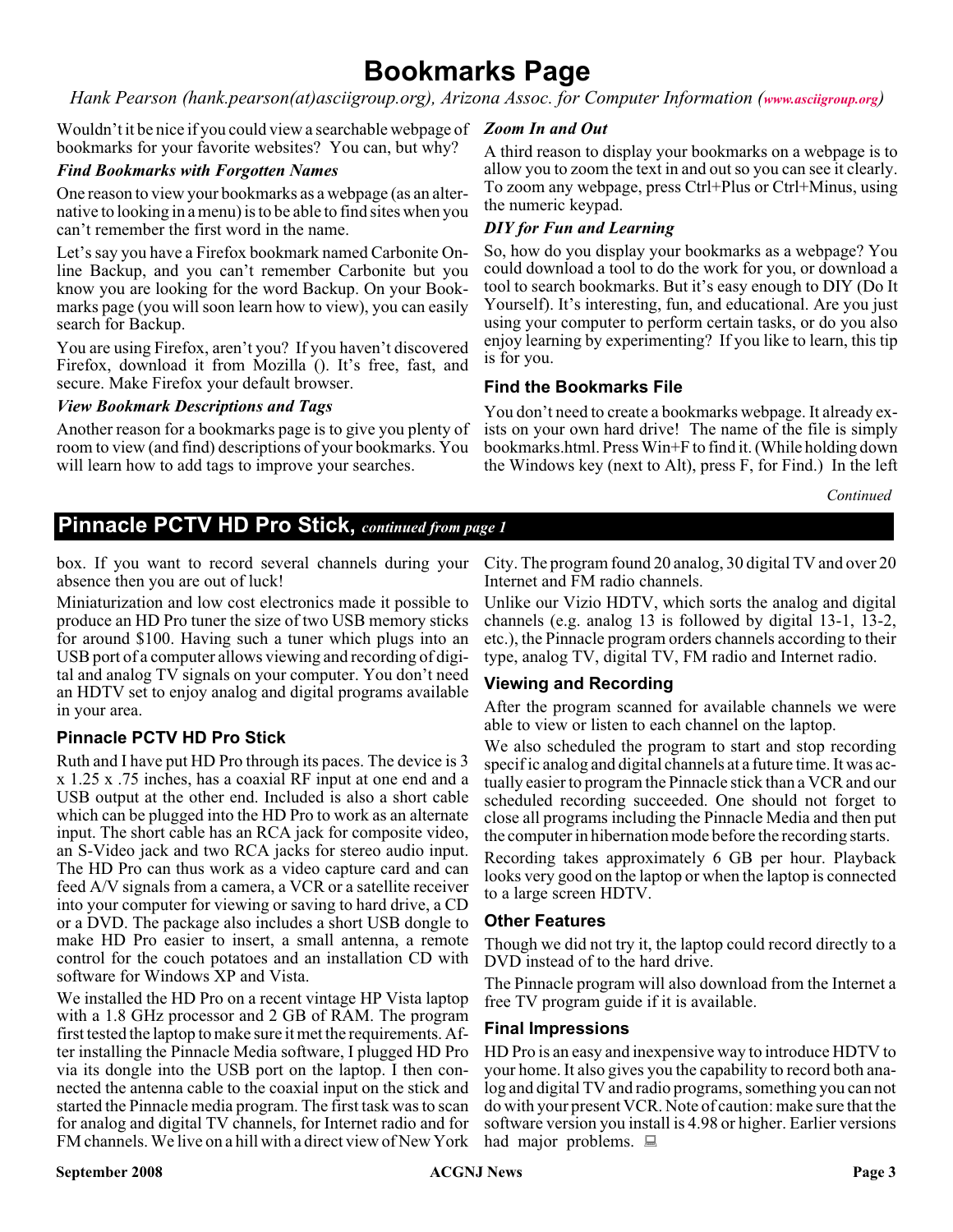### **Product Review: Roxio Easy Media Creator Suite (v.10)**

*John Roy (johnroy1(at)comcast.net), The PC Users Group of Connecticut*

Roxio, a division and brand of Sonic Solutions, has been a leader in burning software for many years. I personally have used the product since it was distributed by Adaptec several years ago. The CD/DVD burning software today far exceeds the basic functions that existed in those early days. Roxio Easy Media Creator (EMC) will accomplish so much more than the basic burning tasks and is now a full featured suite.

Doing this review has allowed me to explore and appreciate the many applications within this suite. Because EMC is so

comprehensive I will provide an overview in this article but follow up with more details in future issues of our newsletter.

Before I start boasting about some of these neat applications I must discuss some installation issues. The product would not install on my primary computer! After trying several times to install under various scenarios I checked for possible solutions using Roxio's web product support and also their user forum. None of those sources provided any clues so I connected with technical phone support. I was quite surprised that the wait time was very small and the technician was

*Continued*

#### **Bookmarks Page,** *continued*

window pane, click "All Files and Folders". In "All or part of the file name", type "bookmarks.html" (without quotes). Click Search.

If you get multiple results, it's easy to determine which bookmarks.html file to use. It's the newest one. In the View menu (of your Search Results window), click Details. In the right window pane, click the Date Modified column header (to sort the list). The file you are interested in has the newest date and time (for a file with the Type shown as Firefox Document).

#### **Bookmark the Bookmarks File**

Double-click that newest bookmarks.html Firefox Document to open it in Firefox. Press Ctrl+D to bookmark the bookmarks.html file. In the Name field, insert a hyphen (-) at the beginning (to name the bookmark '-Bookmarks'), so this new bookmark will appear at the top of the list.

Now, with your Bookmarks page displayed, press F5 to refresh the view. (F5 is a common shortcut key for Refresh.) Surprise? The new -Bookmarks bookmark is at the bottom, not the top. Let's address that. (This is Firefox 2.0.0.11. Future versions might vary.)

#### **Create Another Top Bookmark**

First, create another bookmark that will be displayed at the top. For example, open Google.com, press Ctrl+D, and name the bookmark -Google (starting with a hyphen).

#### **Sort Your Bookmarks**

Now, in the Bookmarks menu, right click any bookmark, and click Sort by Name. Look in the Bookmarks menu to confirm that the bookmarks are indeed sorted. Note the two bookmarks that begin with hyphen (-) at the top of the menu.

Look at your Bookmarks page again, and press F5 to Refresh. The new bookmarks are still at the bottom.

#### **Rearrange Your Bookmarks**

To force Firefox to rearrange your bookmarks page, move a bookmark in the menu. In the Bookmarks menu, drag, for example, either new bookmark that starts with a hyphen up or down to precede or follow the other bookmark that starts with a hyphen. (Having two hyphen-prefixed bookmarks lets you rearrange those two at the top without rearranging the other bookmarks.) Press Escape to close the menu.

Refresh your Bookmarks page with F5. The bookmarks on the webpage are now arranged as shown in the Bookmarks menu. (Do you need to refresh three times? No, we simply demonstrated that the bookmarks.html file is rearranged when you move a bookmark in the menu.)

#### **Finding Bookmarks on the Page**

When you are viewing your Bookmarks webpage, press Ctrl+F for Find. Type Backup, for example, and press Escape (to close the Find toolbar). To find the next occurrence of Backup, press F3. (F3 is a common shortcut key for Find Again.) When you find the desired bookmark (link), click it (or Ctrl+click to open the site in a new tab). (Or press Enter, or Ctrl+Enter to open the site in a new tab.)

#### **Add Descriptions and Tags**

To add or change descriptions of your bookmarks, in the Bookmarks menu, right-click the bookmark you want to edit, and click Properties. In the Description field, type anything (including your own tags) that might help you find your bookmark and remember what it is for. After clicking OK and pressing F5 (for Refresh), you will see your new Description in the Bookmarks page.

#### **Make Changes through the Menu**

Now that you know where bookmarks.html is located, you might be tempted to edit it directly with a text editor. Mozilla warns that it is automatically generated, so do not edit it, as your changes would be lost. Make your changes through the Bookmarks menu.

Displaying your Bookmarks as a webpage is a start in discovering many more tips and tricks related to Firefox.

*Hank Pearson (hank.pearson(at)asciigroup.org) is the Treasurer and Webmaster for ASCIi (www.asciigroup.org).He is a long-time member who frequently writes articles for the group's newsletter, and has served as President, Secretary, Newsletter Editor, and Presentations Coordinator.*

*This article has been provided to APCUG by the author solely for publication by APCUG member groups. All other uses require the permission of the author (see e-mail address above).*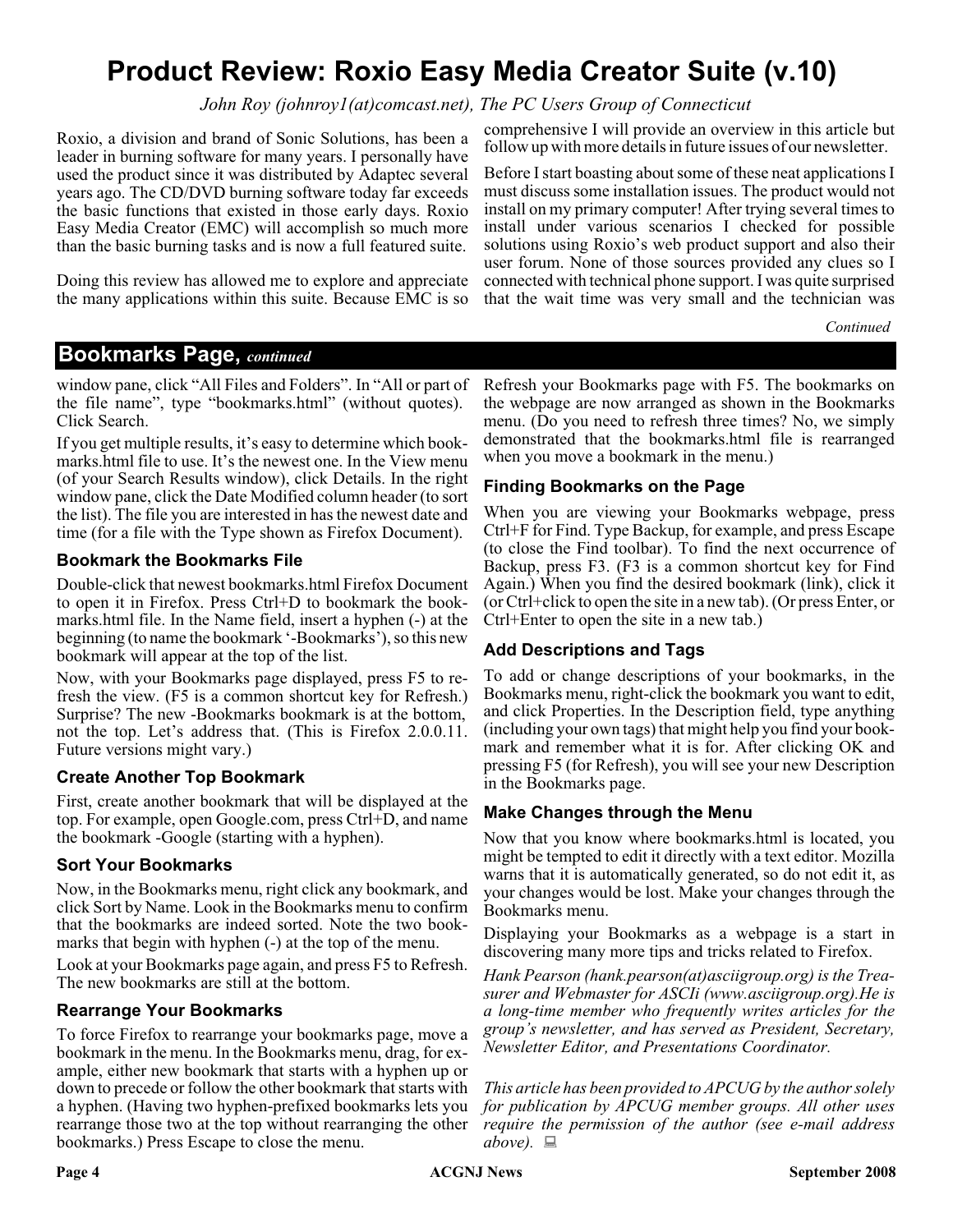professional and extremely competent. Unfortunately after almost two hours of phone support the problem was not solved.

The tech support effort involved major system modifications including deletion of all files associated with my original EMC version 9, my Nero burner software, a complete registry purge line by line of anything remotely associated with or influenced by Roxio software, removal of all anti-virus software and firewalls, elimination of all startup files except system essentials and running registry clean utilities. Nothing worked! A trouble report was left open but I never received any further calls. In their users forum I did find one other person with the exact same problem and no solution.

Fortunately I have a couple of other computers at my house so I tried installing the version 10 on both an older desktop and on my primary laptop system. The install went smoothly on both of those systems. So until I get a chance to rebuild my primary desktop I won't know if I can ever use the latest version on it. On a side note before trying to install EMC version 10 I had version 9 successfully working. After all the system changes I could no longer load my EMC version 9. So now I struggled with that problem for a few days. Once again not finding any online solutions I contacted a phone support tech who was able to direct me to a download utility that cleared the problem and allowed me once again install version 9.

While the debacle was frustrating don't let it deter you from considering the purchase of this capable applications suite. So let's look at why you should consider owning this product.

Once you get past the install you will see a super clean interface with applications divided into seven primary areas; Audio, Data and Backup, Copy, Media and Devices, Photo, Video, and Tools. Each application provides another set of choices. Audio has (13), Data and Backup (5), Copy (5) Media and Devices (2), Photo (9), Video (11), and Tools (8). That is a huge chest of applications at your disposal. If you were to purchase each primary application separately it would cost you a few hundred dollars. This package sells for about \$100 but if you watch for sales you can buy it for much less.

When you think of Roxio and burning software the primary reason most people purchase the product is for those tools. The Copy and Data and Backup modules take care of the basic requirements along with some other goodies. Anyone familiar with an older version will still find the original Creator Classic, but spruced up. That old standby is quite the workhorse. You select the type and size of disc you want to burn and it will keep you updated on available space as you move files or folders you want to burn into a holding area. Once your files and folders are selected you can burn your CD/DVD or make an image for later burning. You have advanced options to define the type of disc, speed, copies, etc. You can also make a bootable or multimedia disc and go directly to creating disc labels of your burn project.

The backup module provides capability to be selective of the files you want backed up or restored and at what frequency. If you want more powerful options then you will be provided an upgrade link. A range of backup devices and media including Blu-ray discs and HD DVD discs are supported. Large files can be automatically spanned across multiple discs .

The Audio module provides thirteen selections that cover just about everything you could possibly want to do with audio. All the expected tools are there to rip CD's into MP3 files or create audio CDs from other formats. You can make custom CD's with fades, effects and mixing. Tools are there to edit song information and to do batch conversions to formats of your choice. One module allows you to instantly capture any audio playing on your computer, including streaming radio. There is one utility "Convert LPs and Tapes" that I was especially enthused about. At our meeting we have had the question of how to convert LPs and Tapes asked many times in the past. While there are several methods to accomplish this, Roxio EMC has made it easy and crystal clear with this application. So for those of you that have a desire to do this you should give Roxio EMC serious consideration.

The Photo application contains a full featured photo suite with powerful editing, effects and touchup tools. It is complete with all the ancillary things you want to do with photos such as creating slideshows, panoramas, albums, greeting cards, calendars and layout templates. You can quickly optimize a group of photos for sending email.

The Video application is another full featured suite for importing, editing, customizing and exporting video into various formats. Included is CinePlayer a full featured video player. The features are similar to those found in Pinnacle Studio or Adobe Premier. While some of Roxio EMC tools are not as robust as the leaders you will find some tools not available in the others. The fact that it may not be as flexible as the stand alone programs makes it be easier for the novice. If you are a true video buff then even if you own other video software you would also want to have EMC in your software chest.

The smallest stand-alone module is Media Manager that enables users to easily browse, manage, share and protect their media files. The final application module is Tools. This module is used for creating disc labels, obtaining drive information, erasing discs, creating virtual disc drives and a few other assorted utilities. Roxio EMC is Vista compatible and includes gadgets for doing things directly from the desktop.

I'm certain most computer users will find enough applications on Roxio Easy Media Creator to make the investment worthwhile. If this review has captured your interest pay a visit to Roxio's website at *<http://www.roxio.com/>*. They have some great videos that will demonstrate these neat features

*This article has been provided to APCUG by the author solely for publication by APCUG member groups. All other uses require the permission of the author (see e-mail address above).*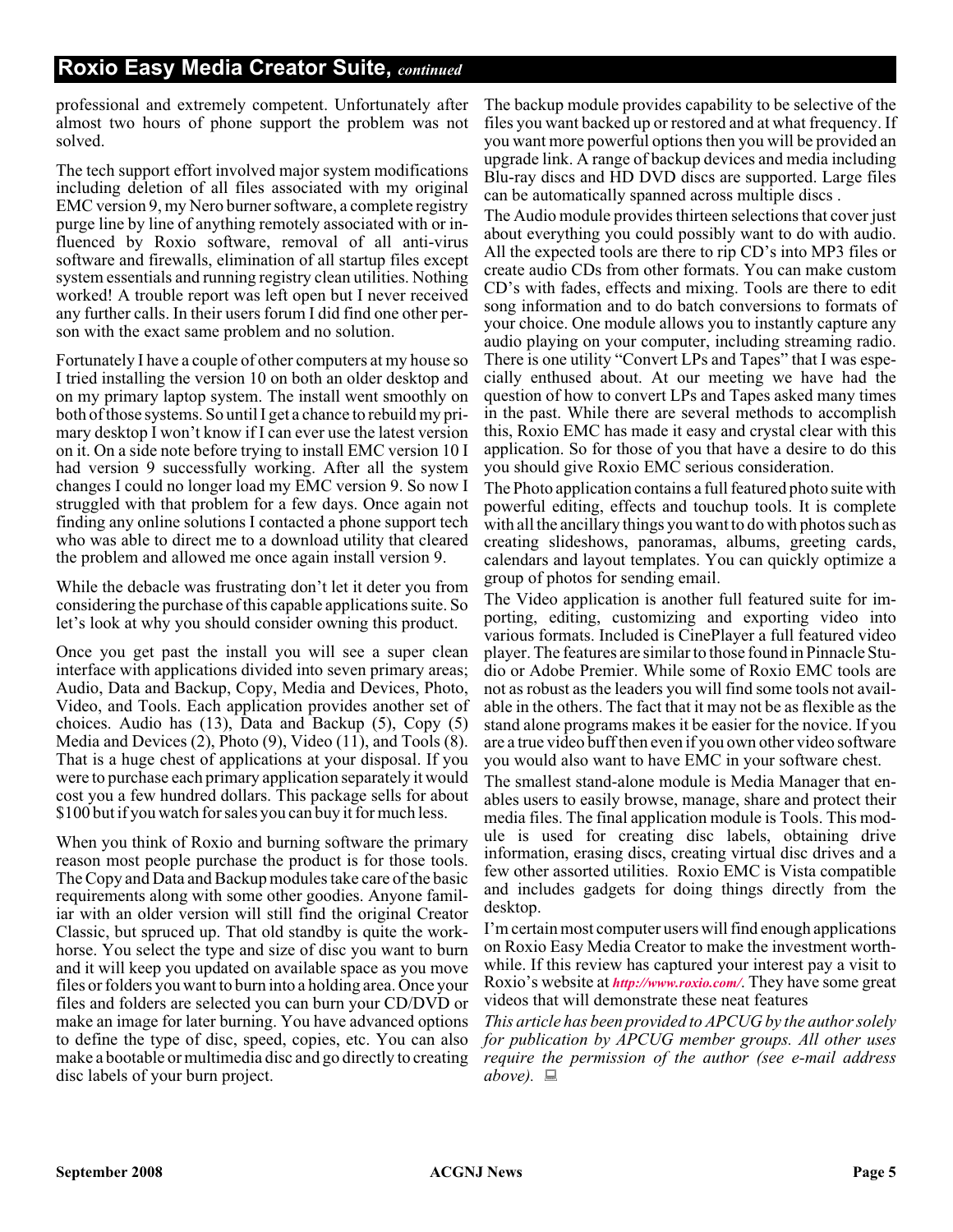### **From The DealsGuy For August**

*Bob (The Cheapskate) Click, Greater Orlando Computer Users Group*

While working the IBM Rational Software Development Show, I visited with the guys maintaining the registration, cyber café and the classroom setup. They told me they were using VMware for the classrooms and one actual machine could support three or four virtual machines. Since each training class was for a different purpose, some virtual machines were set up for different applications. I assume that the best reasons for using virtual machines is the hardware saving, less heat and lower power consumption, which all translates to lower costs.

In another conversation, I had noticed that security people were not scanning the badges of attendees entering the exhibit floor, but there was electronic equipment there. I asked if there were RFID chips in the badges and they confirmed there were. When an attendee passes through the entrance, the RFID chip in his badge is detected and the data is recorded for various purposes. Also, while on the show floor, the attendee could also be tracked when he was near an exhibit. As the RFID chip nears the booth exhibit, a sensor detects it and even would know the time duration the person was at the exhibit. I assume that service would cost the exhibitor. The attendee could opt out of the RFID chip when filling out the registration form, but only about 1% do that. I wonder how many people even noticed that option on the form. I would prefer not to be tracked.

#### **\*Are You Interested In A Second Life?**

At a Central Florida Computer Society meeting (*<http://www.cfcs.org>*) Hewie Poplock and Mike Ungerman did a fascinating presentation on having meetings on the Net instead of in person, or even a combination of both. They used two projectors so the audience could see both laptop screens and what each presenter saw on their own screen. The displays sometimes included another member who joined them from his home. The presentation had a few glitches because they had not worked with it a lot, but Hewie and Mike are experts who will work out the bugs and refine the process to make it work.

They also demonstrated Dimdim *<http://www.dimdim.com>*, a free Web Working conference site; Paltalk *<http://www.paltalk.com>* where you can videoconference with up to 10 people, or voice and type chat to hundreds in public or private rooms, and Microsoft Live Meeting. They said the Association of PC User Groups is presently negotiating with Microsoft to obtain a license for Live Meeting for every APCUG user group and that there are several more applications that facilitate video chatting or conferencing; including a new Adobe site *<http://www.acrobat.com>*, where you can try "Connect Now," presently in Beta testing. Here is a comparison Web site. *<http://hewiep.googlepages.com/cfcs20080615>*.

Along the way, they also threw in a little about "Second Life," a Web site that seems to have become a fascination for some folks and perhaps a sort of addiction for others *<http://www.secondlife.com>*. At "Second Life' you create a new, but virtual, life of your own, even creating and building just

about any virtual item you wish. Second Life seemed limitless and you can buy virtual items, or sell virtual items you have constructed, using "Linden dollars." Some "residents" of Second Life have actually been able to earn a lot of real dollars by converting Linden Dollars into U. S. currency at L250=\$1. It was all completely new to me and the traffic on that Web site is tremendous. Hewie has a friend who spends up to 10 hours a day on the site.

#### **\*Just Paste In A Note**

How often do you want to write something down for future reference while you're working on a project? Probably more than you realize. Flashnote can be helpful when you work with text and Flashnote is absolutely free software so it's easy to take a look at it. Whether you're recording a telephone number, saving a URL to reuse, or just copying pieces of text for editing, you could use a personal information manager or some other program for creating and saving text, but most of those options are slow. Flashnote is small, quick and convenient so here is a way to save time. *<http://softvoile.com/flashnote/?s=news4.5>*

#### **\*Keep Track Of Everything With This One!**

Remembering all the things that have been planned can be a major nuisance, and when important tasks get neglected it can be really serious, so here is a personal information manager. EfficientPIM Software announces the release of EfficientPIM version 1.61, the newest upgrade for its flagship tool, enabling you to maintain and secure personal information, make task lists and schedules, write notes, memos and even diaries to immortalize your memoirs. All this information can be password protected. With the Password Manager, you need to remember only one password to be able to record and find the others.

The Calendar display, Edit Note and Desktop Note functions have been improved from the previous version. You can literally stick some important notes on the desktop the way you do adhering paper notes to the fridge. EfficientPIM relieves your business life, enabling you to record, not only the information about your contacts, but all the events or appointments connected with them. The patented embedded search engine allows you to perform comprehensive searches, enabling you to find every piece of information you once recorded to the program.

EfficientPIM runs under Windows 98, Me, NT4, 2000, XP, 2003 and Vista and costs \$39.95 (USD) for a single-user license. A coupon code "EFFI-OMRW" gives user group members a 20% discount. Enter the coupon code in the EfficientPIM purchase page. This coupon code expires on Oct. 31, 2008. Licensed users are entitled to free updates and priority technical support for 24 months. More information is available at *<http://www.efficientpim.com/>*. Direct download link: *<http://www.efficientpim.com/downoad/EfficientPIM-Setup.exe>*

*Continued*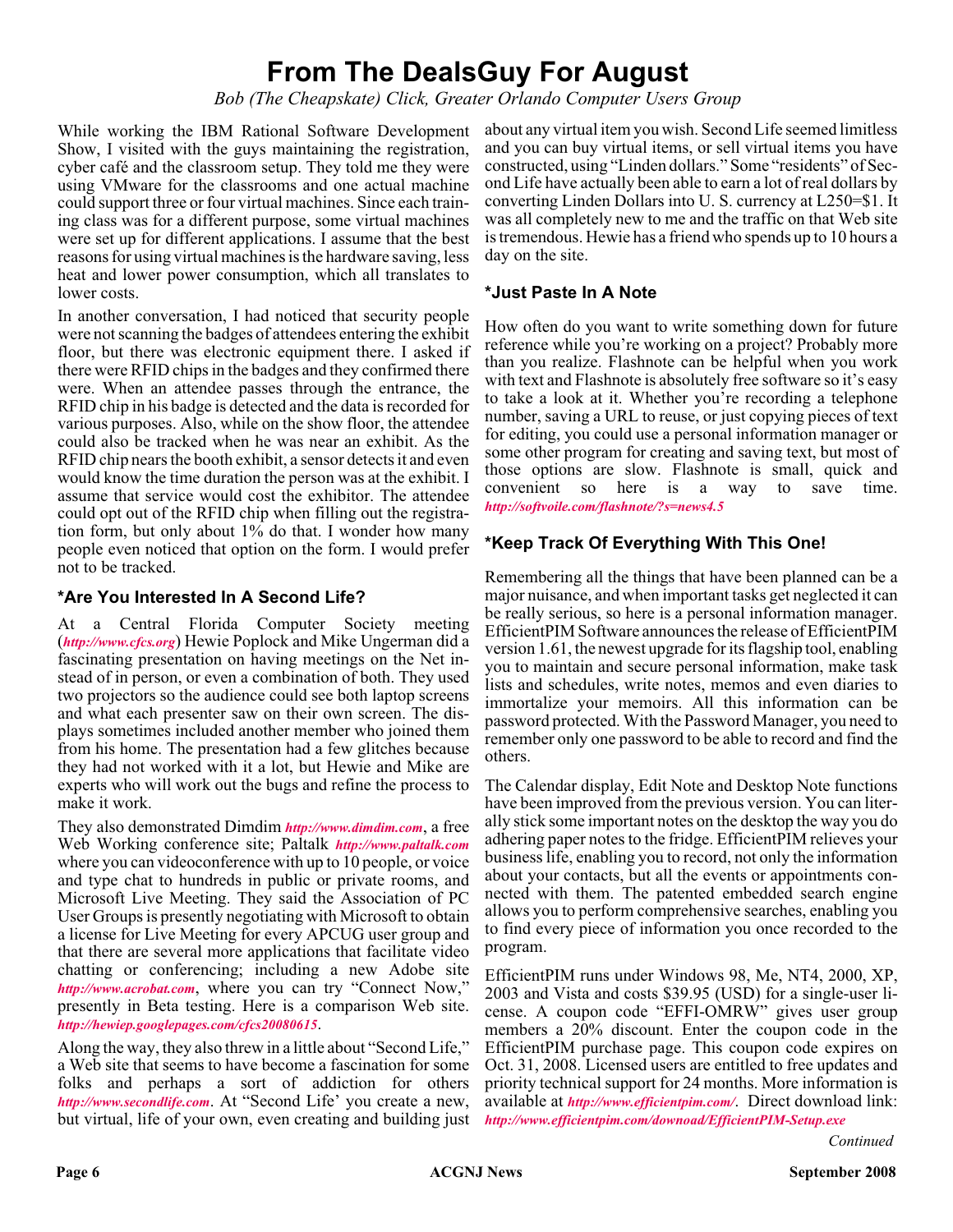### **From The DealsGuy For September**

*Bob (The Cheapskate) Click, Greater Orlando Computer Users Group.*

We worked the Cisco show *<http://www.cisco-live.com/>* and they by cleaning the Windows Registry. The Registry is at the had over 700 computers setup. Classrooms were everywhere and, in spite of tight security, it was said that 26 laptops disappeared one night. Security certainly got tighter after that. There were attendees from many countries.

Last month I mentioned the Web site "Second Life" and its great popularity. I'm told that other companies have countered with similar products. Here is a quote from Mike Ungerman who helped Hewie Poplock with the presentation: "Following the review of virtual 'universes' like Second Life, I came across several other alternatives that offer much the same capabilities. Google has started Lively *<http://www.lively.com/popular>*, a 3-D, avatar based, chatting world. It's still pretty rough, but is billed to eventually offer much the same capability as Second Life.

"For those with gaming consoles, either the X-Box 360 or PS3, 3-D avatar based interaction is being offered in the next several months. X-Box Live is Microsoft's system *<http://tinyurl.com/5awgjx>* and Playstation Home is Sony's offering *<http://tinyurl.com/6xckoc>*"

#### **\*How's Your Registry?**

WiseCleaner has released Wise Registry Cleaner v. 3.6.2 and Wise Disk Cleaner V. 3.5.1, a pair of affordable Windows applications that stabilize your computer, and make it run more quickly. Wise Registry Cleaner speeds up the user's computer

heart of every Windows computer. Each time users install new software, information is added to the Registry. Few uninstall programs remove this information properly or completely. Therefore, over time, as users install and uninstall software, the Registry accumulates junk lines and pointers, and the computer's performance suffers.

Wise Registry Cleaner identifies and safely removes the useless information that has accumulated. In addition to scanning and cleaning the Windows Registry, the program optimizes the PC. If the user accidentally makes a mistake during a tune-up, they can undo all changes with a single click. The latest version of Wise Registry Cleaner includes a useful feature: "System Optimization Tool." Using this tool, users can easily tune up their PC in minutes without being a PC expert! [DealsGuy note: Optimize Your PC appears to only be in the Pro version.]

Wise Disk Cleaner is an intuitive, fast, and easy-to-use application that frees up disk space by deleting files no longer used by any software. In addition to the temporary files, log files, and backup files that accumulate over time, the program can identify more than 50 additional types of unnecessary files that users can safely remove. Instead of sending deleted files to the recycle bin, the program can compress these files and save them to a special directory, allowing users to restore files

*Continued*

#### **From The DealsGuy For August,** *continued*

#### **\*Sib Icon Editor Goes Freeware**

SibCode announces the release of Sib Icon Editor 4.0. The new version of this renowned icon editor is now being offered at no charge, and is available under a freeware license. Sib Icon Editor is a fast and lightweight image-editing tool designed for creating and editing icons, toolbars, navigation buttons, small logotypes and similar graphics. Fitting the niche between simplistic Windows Paint and the almighty Adobe Photoshop, Sib Icon Editor offers small-graphics designers a way to unleash creativity without the steep learning curve.

Sib Icon Editor supports icons, toolbars, logos and other graphics of any size, color depth or aspect ratio. Both 16 and 256-color images are supported while 32-bit graphics gets alpha-channel support for creating images with no edge jaggedness. The alpha-channel comes in handy when adding semi-transparent shadows that look extremely effective on Windows XP and Vista. Sib Icon Editor offers a choice between a number of pens, sprays and paintbrushes. There is the usual bucket tool for filling the void, and there are gradients and chess fills to quickly achieve desired effects.

Only a few clicks will add a translucent or opaque shadow, modify opacity, colors, and gamma. Disabled icons are typically grayscale, so there is a tool for that as well. Tools for smoothing, inverting and colorizing images are also available. The resulting image can be saved in ICO, ICPR, BMP,

JPEG or PNG formats. Sib Icon Editor can also convert Mac icons into Windows format.

Sib Icon Editor is available for free at *<http://free-icon-editor.com/>*

#### **\*Beep Beep What??**

I would normally include some kind of freebie, but here is a tip I found in "Nuggets from Nuvo" by Joe Nuvolini, a great monthly column in the Pikes Peak Computer Application Society newsletter, Bits Of Bytes *<http://ppcompas.apcug.org>*. What's your state of mind when your computer does not come to life, but instead only gives you certain beeps? File this information away where you can lay your hands on it if, some day, that happens instead of booting. What do those beeps mean? Visit *<http://networking.ringofsaturn.com/PC/beep.php>* to get a list of the beeps. I wish my readers could read all the newsletters that I see for the valuable bits of information they contain. Not that I would know what to do with that information, but some of you might.

That's it for this month. I'll have some other new product announcements on my Web site. Meet me here again next month if your editor permits. This column is written to make user group members aware of special offers or freebies I have found or arranged, and my comments should not be interpreted to encourage, or discourage, the purchase of any products, no matter how enthused I might sound. Visit my Web site at *<http://www.dealsguy.com>*.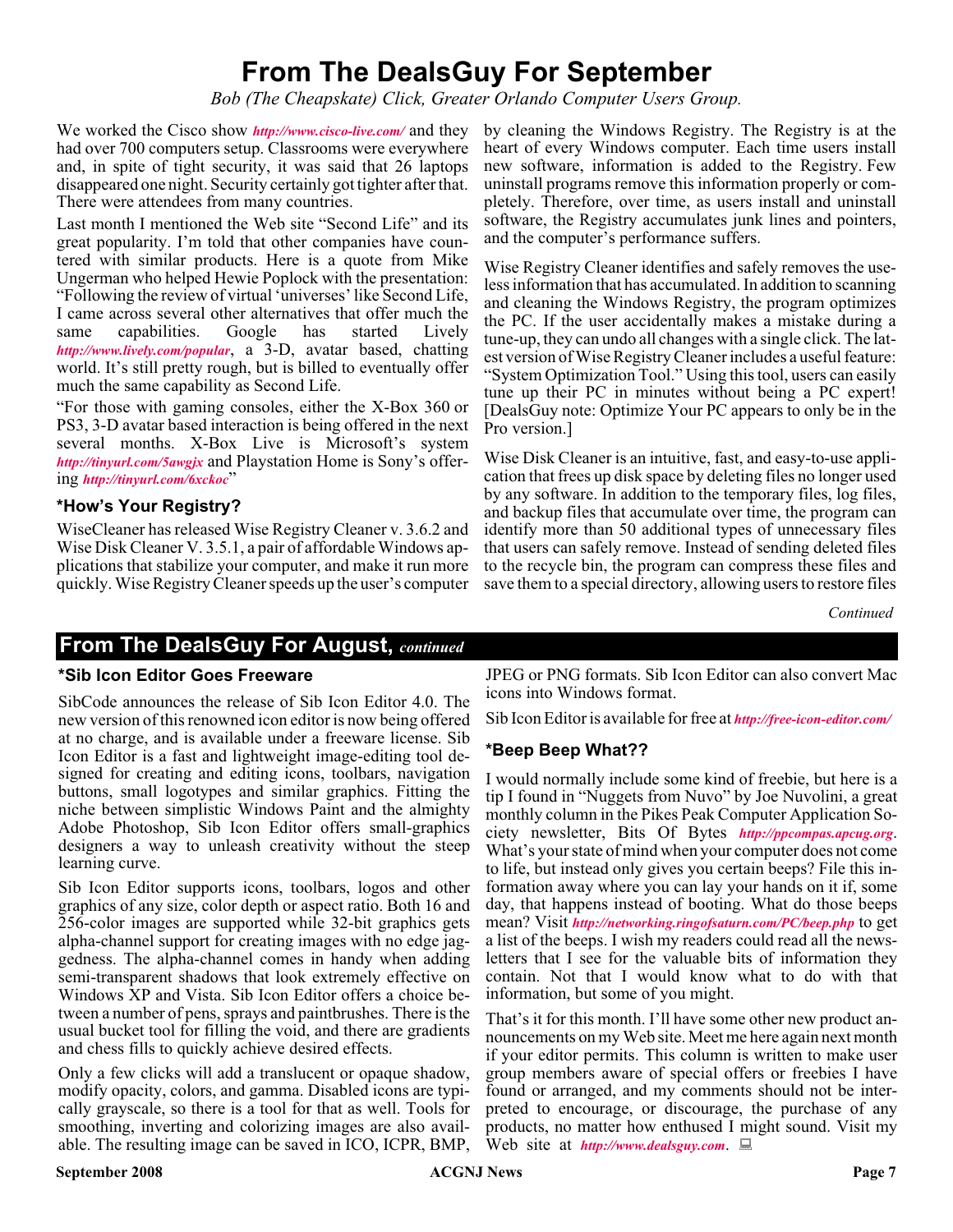#### **From The DealsGuy For September**, *continued*

in the future if they find that they really need them. The latest version of Wise Disk Cleaner contains additional advanced customization options that let users fine-tune cleanup operations. [DealsGuy Note: Move To Location and Advanced Options appear to only be in the Pro version.]

Both applications are designed to be used in tandem, allowing users to streamline their Windows Registry and optimize their hard drive. Whether you are a business user who values a stable and brisk computer, a parent who needs to clean up after the software that their children install and uninstall on the family computer, or a computer consultant who needs applications that will keep their customers' PCs running optimally, Wise Registry Cleaner and Wise Disk Cleaner have the tools that you need.

Wise Registry Cleaner and Wise Disk Cleaner also offer support for more than twenty languages. It's easy to add additional language support into Wise Registry Cleaner and Wise Disk Cleaner. The User Interface messages are loaded from resource files for all supported languages. This means that you can add a resource file that contains messages in your own language.

Please note that there are FREE versions of both Wise Registry Cleaner and Wise Disk Cleaner. You can choose to pay for the PRO version, or only use the free version if preferred. Wise Registry Cleaner V. 3.6.2 and Wise Disk Cleaner V. 3.5.1 run under Windows 98 / Me / NT / 2000 / XP / XP-x64 / 2003 / Vista / Vista-x64 / 2008 Server, and cost \$19.95 (US) each. As a bundle, users can buy both programs for \$32.95. Visit *<http://www.wisecleaner.com/>* to purchase the software securely online, or to download free trial versions. Users can also download free versions of each program without the advanced options and system optimization tool.

#### **\*If You Don't Understand, Try This**

LingvoSoft *<http://www.lingvosoft.com>* announced the release of an all-new language learning system for Pocket PC that makes speaking any language simple, fast and enjoyable. Putting everything you need in the palm of your hand, LingvoSoft Language Teacher 2008 makes communicating in a new language easier than ever before. It provides every beginner with tools necessary to speak another language immediately — your success is virtually guaranteed.

With intuitive and efficiently arranged sections that teach the alphabet, words, phrases, and dialogs you will soon have the skills you need to start speaking accurately and comprehensibly. With the advanced voice output and speech recognition built-into the Language Teacher you will always get the pronunciation right the first time, something new learners absolutely depend on. Loads of practice tests and evaluations provide the help new students need to start mastering any language immediately. The price is \$149.95, but a 25% discount is available on any LingvoSoft software title. Simply enter your personal gift certificate code "MY8UZPF7M4" in the "Add Gift" field of the shopping cart and click the "Add Gift" button. *<http://www.lingvosoft.com/info/software/Language-Teacher/>*.

#### **\*This Should Help You Copy**

[DealsGuy Note: Be sure to thoroughly read the FAQs on their Web site so you more fully understand the capability of the product.]

DVD neXt COPY released version V2.9.9.1 of DVD neXt COPY, a new and improved version that has the best quality of any DVD Copy software available. DVD neXt COPY triggers the quality king and jumps over the magical quality hurdle of the legendary DVDShrink. Until now the "old" DVDShrink possessed the best quality of any DVD copy program available. It was impossible for any competitors to reach this high level of quality and speed. As of now, DVD neXt COPY has broken through this barrier, and provides better quality and faster burns than DVDShrink (High Quality Mode).

DVD neXt COPY now provides the highest quality of any DVD copy software available. Our extensive quality check was performed on the majority of the latest DVD movies with excellent results. We have compiled a test report on two special movies that are often used as quality reference movies, because they are very complicated to recompress. You can see the results in this test report: *[dvdnextcopy.com/quality\\_messurement.pdf](http://www.dvdnextcopy.com/quality_messurement.pdf)*.

During this special promotional period, everyone can receive 20% off DVD next COPY Xpress, Standard and Pro. Just enter the word "SAVE20" in the coupon field during purchase, to receive your 20% discount. Prices are as follows: XPress \$49.99, Standard \$69.99, Pro \$89.99. The license is good for two computers but does require activation. Read more information about the new DVD neXt COPY at *<http://www.dvdnextcopy.com>* Watch the online DVD neXt COPY flash tutorials at *<http://www.dvdnextcopy.com/tutorials.aspx>*. Product page *<http://www.dvdnextcopy.com/overview.aspx>*

#### **\*What's That Key?**

Everybody knows Windows has a product key used to install it. If you needed it for some reason, do you remember where you put it? It also ends up embedded in your registry so maybe you could edit your registry if necessary to retrieve it, but that's living dangerously. The Magical Jelly Bean Keyfinder V2.0.1 is a freeware utility that will go in and get it for you. It has options to copy the key to your clipboard, save it to a text file or print it for your records. It works on a wide family of Windows operating systems. It also has support for multiple installations of Office, and the ability to change the Windows XP, 98 and ME installation key. It's at *<http://magicaljellybean.com/keyfinder/>*. Also offered is a neat popup dictionary that is freeware. I read about these long ago in Tim Hoke's freeware column in PC Alamode, newsletter for Alamo PC Organization *<http://www.alamopc.org/index.shtml>*.

That's it for this month. I'll have some other new product announcements on my Web site. This column is written to make user group members aware of special offers or freebies I have found or arranged, and my comments should not be interpreted to encourage, or discourage, the purchase of any products, no matter how enthused I might sound. Bob (The Cheapskate) Click. Visit my Web site at *<http://www.dealsguy.com>*.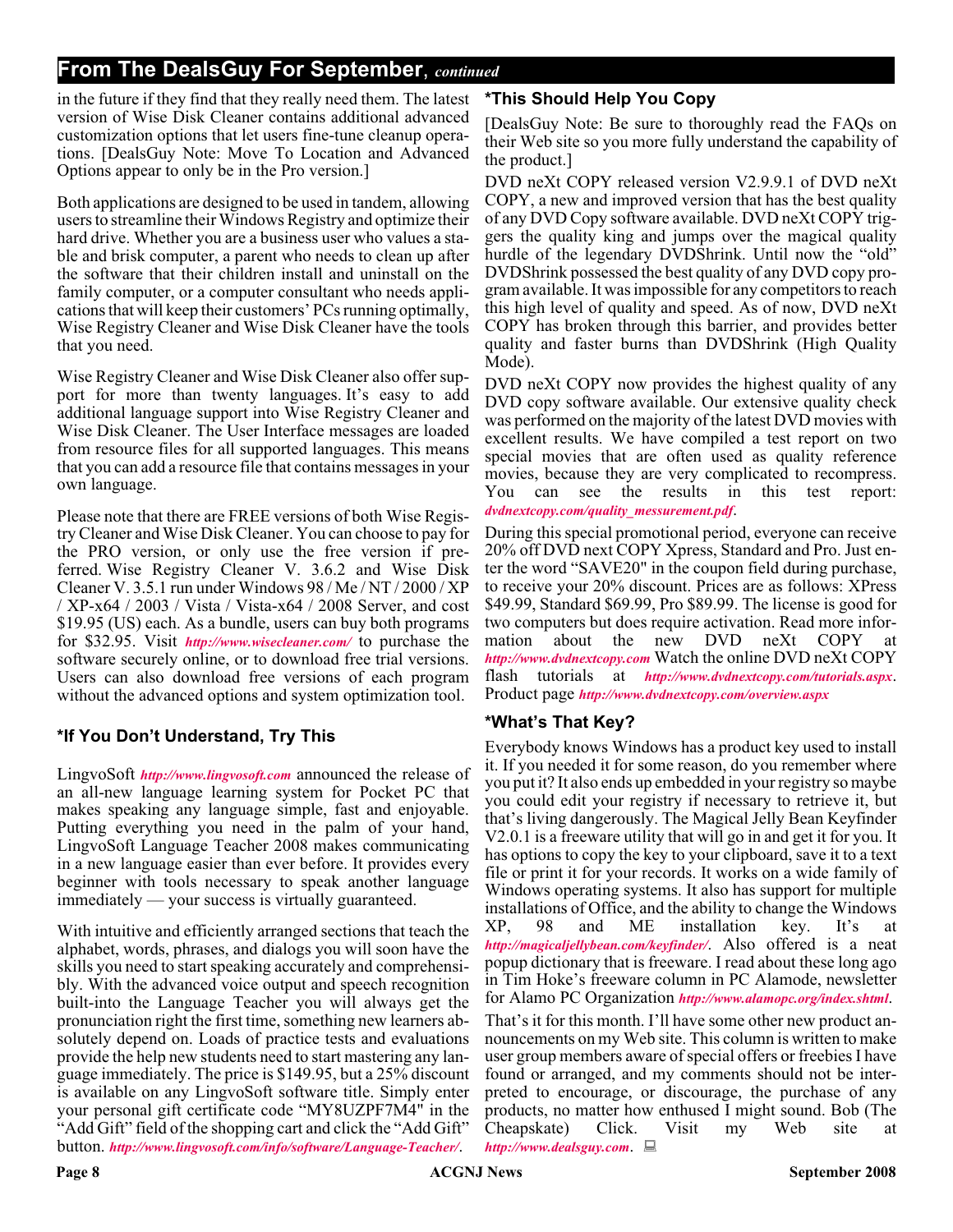### **A Stress-Free PC**

*Jim McKnight (jim.mcknight(at)lacspc.org), Director, Los Angeles Computer Society, [www.lacspc.org](http://www.lacspc.org)*

There is no such thing as a totally "Stress-Free" PC, but there are many things you can do to reduce the stress and worry of owning one. As we use our PC's, many of us worry about losing our data files, losing our email, losing our Music, our iTunes, our connectivity to the Internet, losing power in the middle of a critical activity, losing our ability to boot the PC, losing control of our PC to hackers, Spy-ware, etc. Wow, we worry a lot! It's a wonder we dare use our PC's at all.

To help solve and minimize these worries, here is a collection of ideas to help protect your computing environment. These steps are not really that difficult or expensive. In fact, many are free. There is lots of help available to you from User Groups, Friends, Internet Googling, PC Magazines, etc. to implement these suggestions. Details for implementing many of these suggestions are in the various self-help documents on my website at *[www.jrmcknight.net](http://www.jrmcknight.net)*.

Will it take a lot of time and energy to implement these ideas? Yes, at first, but once you have these processes in place, the regular time spent is minimal. Will I see a payback? You will only see a tangible payback for your time and energy if you experience some kind of catastrophic situation. Just like house insurance; if everything keeps running smoothly you will never know if it was worth it. You do get the warm fuzzy feeling of being protected, and you will sleep better at night.

Here are the three main areas of action. First: Protect your PC from bad things happening. Second: Prepare your environment so you can recover if bad things do happen. Third: Practice Secure Behaviors.

#### **Protect Your PC from Bad Things Happening**

1. Buy a Hardware Router *(Even if you only have one PC)*

- The Router acts as a hardware Firewall.
- Put it between your PC and your Modem.
- Be sure to change the Admin Log-in password from the default to something private.
- Either disable the Wireless feature and hardwire your connection, or lock-down the Wireless using WPA Encryption and a password.
- 2. Make sure the Windows Firewall is active.

3. Make sure Windows "Automatic Updates" feature is active and all your critical/important Windows updates are installed.

4. Install and activate an Anti-virus Program. Set it up to scan incoming e-mails.

5. Install and activate Windows Defender and other free Anti-Spyware programs. Defender will continually scan your PC for harmful activities (Note: Vista comes with Defender built-in).

6. Firefox (free) browser is generally safer than Internet Explorer.

7. Install McAfee Site Advisor (free) on each of your Internet Browsers. It helps identify risky sites. (Note: It is not related to McAfee's Anti-virus or security suite.)

8. Buy yourself a Battery Backup Power Unit (unless you use a Laptop), so if you lose power at a critical time, you can gently close the PC down.

9. E-mail

- The best single thing you can do to secure your e-mail is to pick a good password. Do not use a single word, but a short phrase, and include some numbers. ie: "happy2cu4now" or "my5kidsrgr8". I avoid passwords that include I, l, 1, 0, o, or O. Too easy to confuse my memory. I prefer to stick with all lower case for ease of entry, but if you like finger exercise, you can include UPPER CASE and special characters to make it even more secure. Be creative: "C@@LDUDE" could work and easy to remember.
- Set up your email program to block images, unless OK'd by you.
- Using "Plain Text" e-mail is safer than using "HTML" e-mail, but not as pretty.
- Note: Your anti-virus program can scan incoming e-mails, but does not fully protect you.
- Thunderbird is a more secure e-mail client than Outlook, Outlook express, or Windows Mail.

#### **Prepare Your Environment**

(so you can recover if bad things do happen.)

1. *Restore/Install DVD/CD's*: Make sure you have your "Windows Install" or "System Restore" DVD/CD's on hand (or kept safe off-site). You need these in case of a catastrophic failure. If you do not have them, many manufacturers have instructions on how to burn your own Restore DVD/CD. Do it!

2. *Backup Plans*: Put multiple Backup processes in place that include:

- Data Backups: Plan regular backups of all your personal data to CD/DVD's (and kept safe off-site).
- Image Backups: Plan regular "Image" back-ups of the entire hard-drive, preferably to an external Hard drive. This is a full image of your main Hard-drive that can be used to completely restore the PC back to normal.
- Testing: Test your back-up process to make sure it can restore the system. This is less risky if you do it when you first buy a PC, because you have your system restore DVD's (hopefully) to put things back as they were when you bought it.
- Online Backups: If you like, sign up for an on-line automatic backup service like Carbonite, Jungledisk, or Mozy.
- Restore Boot Disk: Create a Boot-Disk (using your Backup Program), so if you need to restore from a backed-up image, you are ready to go. This disk should be tested for "bootability" and then kept off-site.
- Flash Drives: **Warning:** Do not trust Flash Drives as your only means of data backup. They are prone to unexpected catastrophic failures. Having 2 or 3 duplicate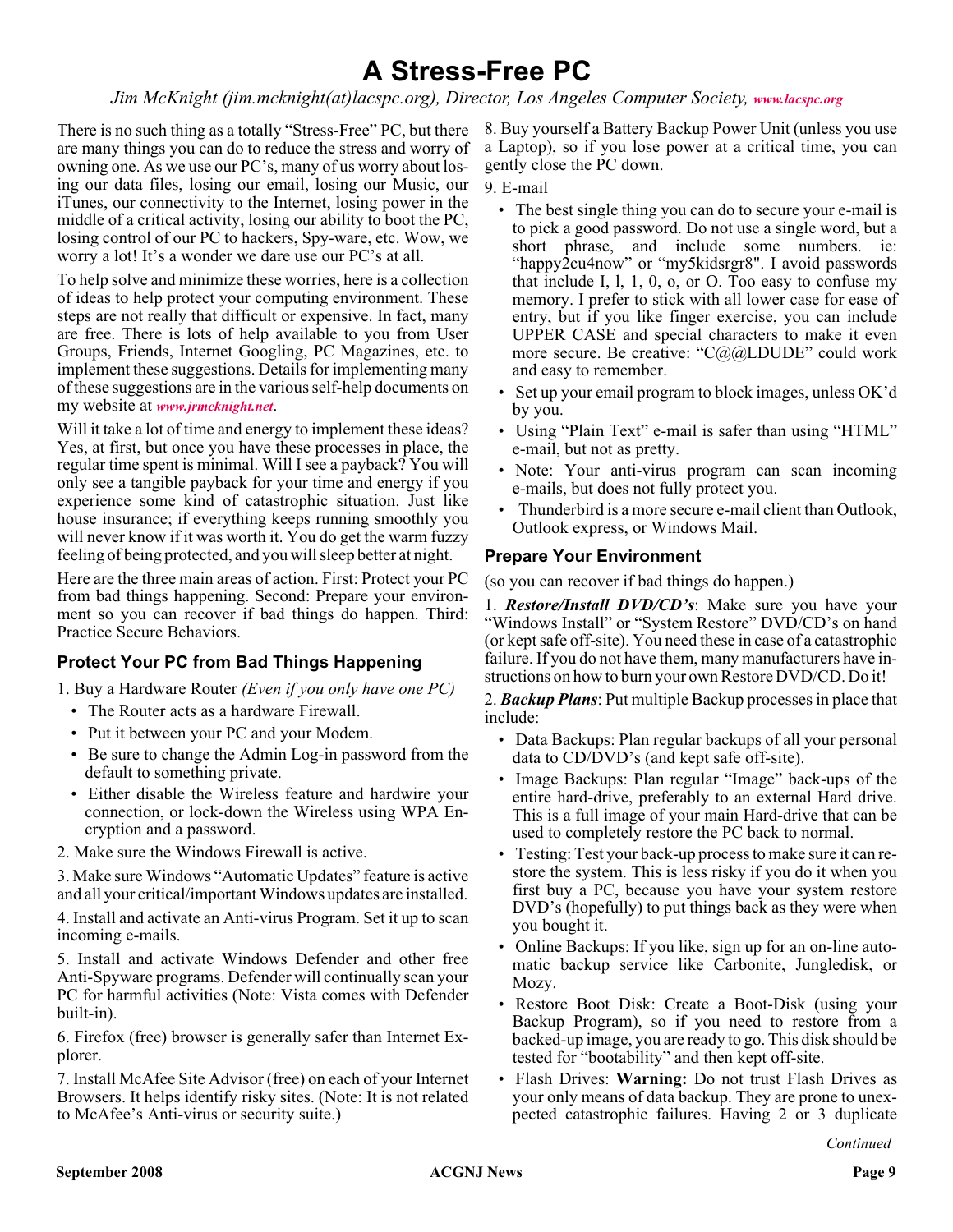#### **A Stress-Free PC** , *continued*

Flash Drives would possibly be a reasonable alternative to • Thunderbird E-mail Client - Free: DVD/CD's for your personal Data.

3. *Hard Copy Backups*: Write down or print out all your critical info, passwords, access info, log-in ID's, etc. and save off-site. Print out a hard copy of all your e-mail contacts and save off-site.

4.*Password File*: If you keep a list of Passwords on your computer, make sure the file is hidden and/or protected by encryption. Name your password file something that only has meaning to you. Do not name your file; "passwords.doc". Duhh. Use something off-beat, like Recipes.doc or Flowers.doc. Also, there are "Locker" Programs that are free or cheap that will hide, encrypt, and password protect your personal data files.

#### **Practice Secure Behaviors**

#### 1. *E-Mail*

- Never open e-mail attachments from strangers.
- Never click a button or link in an email. If desired, copy  $\&$ paste the link into your browser and make sure it is going where you think it is going.
- Be cautious about opening attachments & links from friends and family. Especially if it is something that was forwarded from someone else.

#### 2. *Anti-Virus & Anti-Spyware Scans*

- Run a full Anti-virus Scan at least once a month.
- For each of your Anti-spyware Programs, run updates and a full scan weekly or at least monthly.

3. *Secuna Scans*: Once or twice a month, run a Secunia "Software Inspector" scan to make sure your most common programs are up to date against vulnerabilities. This runs from their website. You do not have to download any programs.

#### 4. *Backup, Backup, Backup*

- Do your planned backups regularly. At least once a month, backup all your personal data files, emails, pictures, etc. to CD/DVD's, and put them somewhere offsite. (A safe-deposit box or a friend or relative's house).
- At least monthly, backup an image of your main Hard Drive to an external or second Hard drive.
- If possible, physically take the external hard-drive containing your backed up image off-site so you can recover easily in case of fire, flood, theft, etc. (A safe-deposit box is good). There are now many small cheap external Hard drives that will easily fit in a Safe-Deposit box. Buy two and alternate them.
- Periodically printout a hardcopy of your passwords and contacts. Save off-site.
- Power off your external Hard-drive when not in use.

5. *Hard-Drive Surface Analysis Scans*: Run a maintenance scan quarterly or semiannually on all your hard drives using a utility like "Spin-Rite". This helps assure you against a surprise hard drive failure.

#### **References & Recommended Programs**

#### *Mozilla Products:*

• Firefox Browser - Free: *[www.mozilla.com/en-US/firefox/](http://www.mozilla.com/en-US/firefox/)*

### *[mozilla.com/en-US/thunderbird/](http://www.mozilla.com/en-US/thunderbird/)* (Thunderbird Step-By-Step setup at: *[www.jrmcknight.net/](http://www.jrmcknight.net/)*)

#### *Anti-Virus & Anti-Spyware Products*:

- McAfee Site Advisor Free: *[www.siteadvisor.com/](http://www.siteadvisor.com/)*
- AVG Free Anti-virus Free: *<http://free.grisoft.com/doc/downloads-products/us/frt/0?prd=aff>*
- Defender Free: *[www.microsoft.com/athome/security/spyware/software/default.mspx#](http://www.microsoft.com/athome/security/spyware/software/default.mspx#)*
- AVG Anti-spyware Free: *<http://free.grisoft.com/doc/downloads-products/us/frt/0?prd=asf>*
- $Ad-AWARE$  2007 Free: *[www.lavasoftusa.com/products/ad\\_aware\\_free.php](http://www.lavasoftusa.com/products/ad_aware_free.php)*
- SpyBot Search & Destroy Free: *[www.safer-networking.org/en/spybotsd/index.html](http://www.safer-networking.org/en/spybotsd/index.html)*

#### *Software Scans & Backup*:

- Secunia Software Inspector Free: *[www.secunia.com/software\\_inspector/](http://www.secunia.com/software_inspector/)* (Requires the latest version of Java to run: *[www.java.com/en/download/index.jsp](http://www.java.com/en/download/index.jsp)*)
- Spin-Rite Program: *[www.grc.com/sr/spinrite.htm](http://www.grc.com/sr/spinrite.htm)* (The SpinRite Storage Utility Program is not free, but is money well spent.)
- Acronis True Image Backup Utility *[www.ugr.com/](http://www.ugr.com/)* (This program is available at a discount at the listed site and includes a free Tutorial CD.)
- Automatic Online Data Backup sites: *[www.carbonite.com/](http://www.carbonite.com/)* and *[www.jungledisk.com/](http://www.jungledisk.com/)*. Carbonite is currently \$50 per year for unlimited storage. Jungledisk is variable priced on usage but is cheap.

*Battery Backup Power Units* (also called a UPS: Uninterruptible Power Supply):

- When buying a UPS, I suggest you add up all the power ratings on all the PC equipment you plan to connect to the unit, then pick a unit about 1.5 times that amount. ie: If your usage is 300 Watts, buy at least a 450 Watt UPS (equal to about a 700 VA unit).
- The VA rating (Volt-Amps) vs Watts rating is confusing. With PC equipment, 1 Watt is about 1.6 VA. I go by Watts. If the tag on your PC says 2.0A and 120V, then calculate 2.0 Amps x 120 Volts or 240 watts for that device. (VA would be about 400)
- A UPS that is rated too small will fault when first powering on all your equipment at once. The first 30 seconds or so is when the highest power usage occurs.
- The most reliable brands seem to be APC and BELKIN. Triplett is OK.

*This article has been provided to APCUG by the author solely for publication by APCUG member groups. All other uses require the permission of the author (see e-mail address above). Always check for the latest version of this document at: [www.jrmcknight.net](http://www.jrmcknight.net)*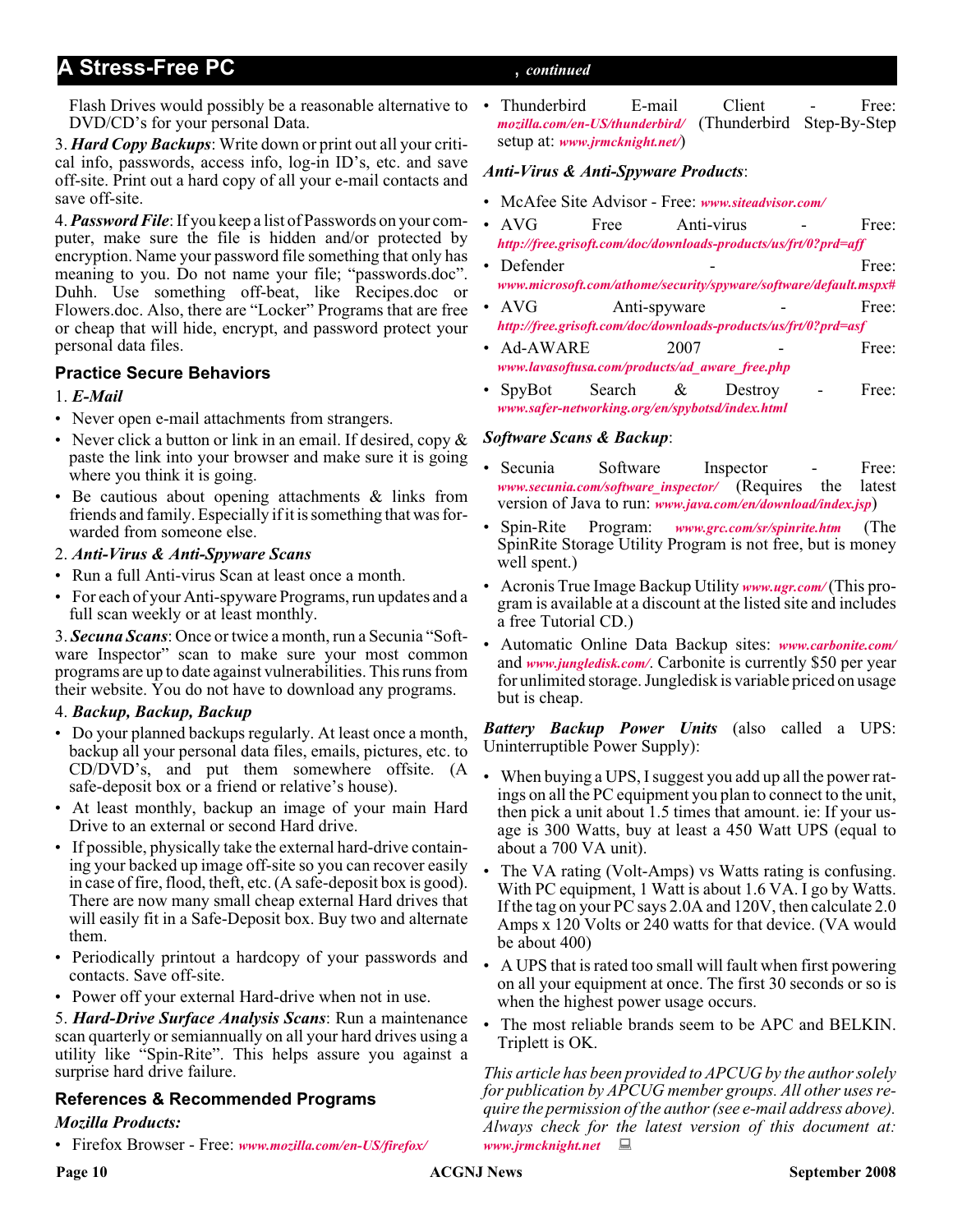### **Viewing the Bigger Picture**

*Bonnie L. Snyder (Bonniels21(at)gmail.com), P\*PCompAS, <http://ppcompas.apcug.org/>*

none of us is getting any younger. User groups tend to be populated more by senior citizens than by any other age group. As we age, we find the need for more and more assistive aids, including those that will help us to use our computers more comfortably and efficiently.

Many of us will find, as time goes on, that our vision is not what it used to be. We may find that our eyes fatigue as we read information on the computer monitor, and we may find that some of the smaller fonts and graphics on the screen require us to squint and lean forward into the display.

In this article, I will discuss two screen enlargement programs that might help us minimize our visual difficulties as we use our computers.

The first program I want to talk about is called Magic Lens Max. I downloaded an older version of the program from *[Giveawayoftheday.com](http://www.Giveawayoftheday.com)* and was very impressed with what it could do. I e-mailed the program's author and told him what a terrific program it was and I have demonstrated it to various groups who provide services to the blind and visually impaired. Additionally, the cost of the program is only \$39.95. I went ahead and purchased a copy of the most recent edition and was even more pleased with what the author had added since my downloaded version.

Magic Lens Max provides a variety of ways to magnify the computer screen, from resizable moveable lenses, which magnify directly over where your mouse or cursor is working, to a full screen magnification option, which slows down the screen refresh very minimally. You have some color contrast options to choose from with this program as well as an invert colors option for light text on dark background. The magnification levels can be selected from 50% (which is non-magnification) up to pretty much infinity. Anything above 350% starts to blur a bit, although there are options to sharpen. The Magic Lens Max icon that resides in the system tray can be single-clicked to turn on or turn off the magnification.

This is an excellent program that is both useful and affordable. If you are interested in testing it out, go to *[www.visionsuit.com](http://www.visionsuit.com)*. You can download a 30-day demo of the latest version. If you decide to purchase Magic Lens Max, once you have paid the \$39.95, you will be sent a registration code that can be entered into the demo, and it becomes fully functional.

The second program I evaluated for screen magnification allows for an additional option: speech along with the magnification. This program is called iZoom, and can be obtained from *<http://www.issist.com/>*. I really like the customizing options available in iZoom. These can be accessed from the initial menu when iZoom comes on, or once the menu is closed, you can reopen it quickly by clicking the mouse on the iZoom icon in the system tray.

iZoom allows for default or customizable hot keys, several sizes and colors of mouse pointers, color combinations supplied with the program, as well as custom color modes, several sizes and shapes of "locators" that help the user find

At the risk of being the bearer of bad news, I have to say that the location of the mouse pointer, and a choice of several lens shapes, as well as full-screen magnification. iZoom magnifies from 1X to 32X.

> The negatives I have found in iZoom are as follows: First, when using the lens mode, you have to place the lens first over what you want to interact with, and then move the mouse pointer within that lens. Second, from about the 3X magnification up, the display becomes more and more pixilated which can be a problem for some vision conditions, such as astigmatism. Third, there is only one voice offered with the speech option and it is not a particularly pleasant one.

> As you would expect, with additional options comes an additional cost. Again, you can download a 30-day demo of iZoom from the Website, and if you wish to purchase the program, the price is \$199. However, keep in mind that the two major commercial screen magnification programs, MAGic from Freedom Scientific and ZoomText Plus from AI Squared, both weigh in at from \$300 to \$550, depending on how many options you wish to have. So, if you feel the need to view the bigger picture, give the demos of the above programs a try, and see if they will be of use to you.

> *This article has been provided to APCUG by the author solely for publication by APCUG member groups. All other uses require the permission of the author (see e-mail address above).*

#### **Back Issues Needed**

The editor is attempting to build a CD containing all issues of ACGNJ News in pdf format, but our collection is incomplete. We're hoping some faithful reader has been hoarding them and will be willing to lend them to us just long enough to scan them. We promise to return them quickly. Thanks Joseph Gaffney, who loaned his collection for scanning. Below is a list of what we still need.

1985: June, July, August, September

1984: August

1976: January, February, March, April (pamphlet-size booklets)

1975: All issues except #1 (June). These are also pamphlet-size booklets.

If you can supply any of these missing issues (or scanned images or good clear copies), please contact the Editor by email (*[bdegroot@ptd.net](mailto:bdegroot@ptd.net)*). Those who supply missing issues will receive a free copy of the resulting CD as our thanks for your help.  $\Box$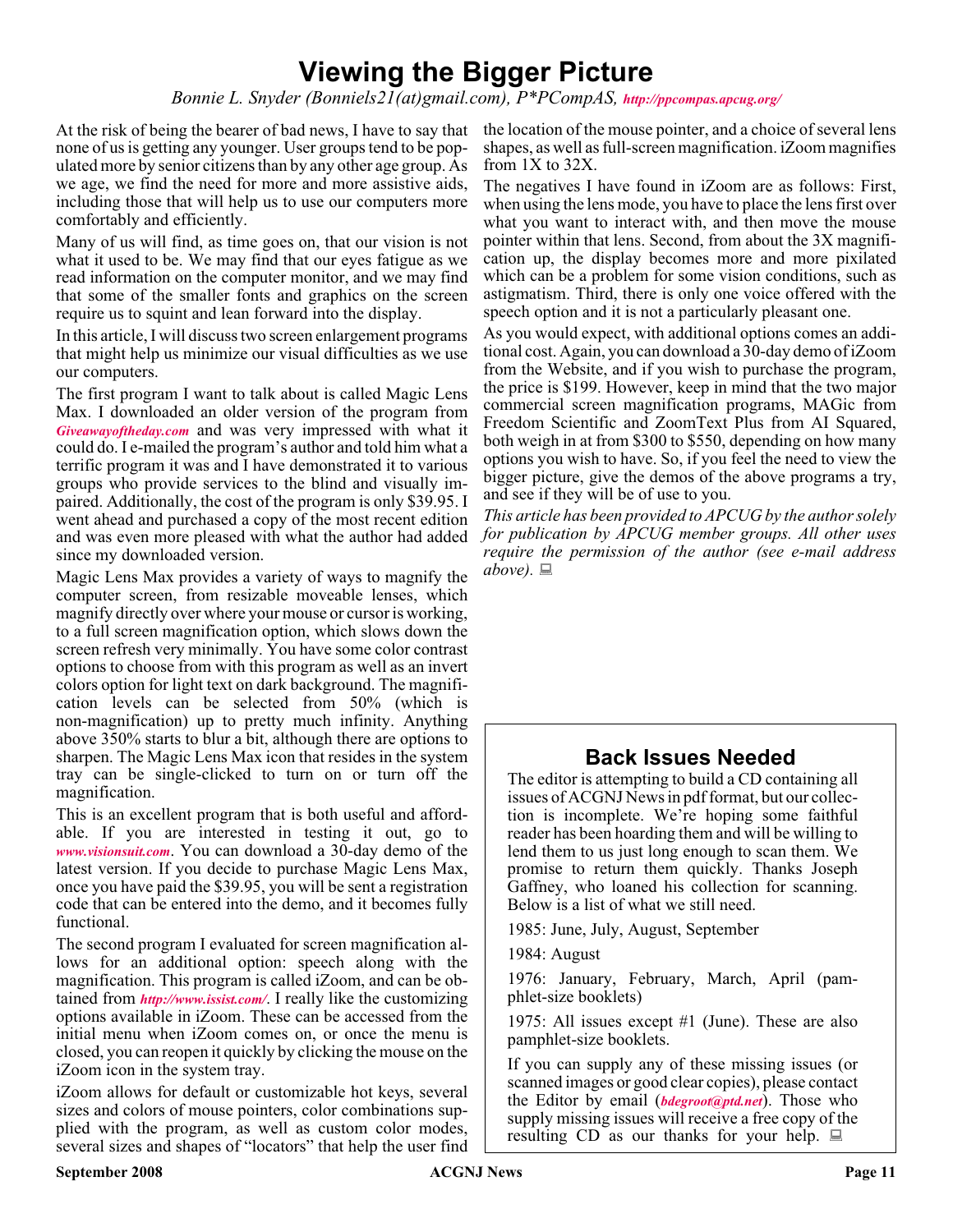### **Firefox 3 – Hot New Browser**

*Ira Wilsker (Iwilsker(at)apcug.net), APCUG Director*

After a lengthy wait, Mozilla has released the latest release of corporates the latest technologies to help prevent phishing the very popular web browser, Firefox 3. This new release, available for free download from *[www.getfirefox.com](http://www.getfirefox.com)*, has many new features, making it a very strong competitor to Microsoft's ubiquitous browser, Internet Explorer.

Firefox evolved from an earlier browser, Mozilla, which in turn grew out of the Netscape browser as AOL announced the cessation of Netscape development. Since its first release several years ago, Firefox has developed a wide following, with hundreds of millions of copies downloaded. The newly released version 3 has tentatively set a Guinness world record with over 8 million copies downloaded in its first 24 hours of public release, despite overloaded servers that discouraged countless people from downloading it the first day of issue. According to published reports, the number of copies of Firefox 3 downloaded surpassed 14 million downloads in the first 72 hours. Obviously, many people are using it.

Rhetorically, so why are so many using Firefox 3 rather than Internet Explorer (IE), which is installed by default on all contemporary Windows computers? There are several other fine browsers in circulation, such as the newly released update to Opera, and Apple's Safari (for both Windows and Mac), but for Windows computers, Firefox is firmly in second place, right behind Internet Explorer. If Internet Explorer was not preinstalled on Windows computers and integrated into the operating system, there is a good chance that Firefox 3 could surpass IE in a fair competitive market.

Firefox 3 is faster rendering web pages than IE, has superior tabbed browsing, is written in tighter code taking fewer system resources, and has many advantages over IE. There is no reason why PC users should not download Firefox 3 for Windows (7.8mb download), and install it, as it runs happily on computers that already have IE installed. On a fresh installation of Firefox on a Windows computer, Firefox will nondestructively import the favorites (bookmarks), cookies, and other information from IE, without making any changes or impeding IE in any way. If Firefox 3 is installed on a computer that has an older version of Firefox installed, it will automatically install it as an upgrade, including all bookmarks, passwords, cookies, and other information.

Once installed, many users, prefer to use Firefox instead of IE. I use Firefox for 98% of my browsing tasks; it would be 100%, but I have IE setup to access another internet account that I have, but rarely use.

According to the Firefox 3 website at *[www.mozilla.com/en-US/firefox](http://www.mozilla.com/en-US/firefox)*, over 15,000 improvements were made to version 3 over version 2. The newly released version 3 is claimed to be faster, safer, and smarter than the previous version and IE! One of the new features, which I have personally verified, is that web pages do indeed load faster than on IE and previous versions of Firefox. Firefox 3 also consumes less system memory and system resources, leading to improved computer performance when Firefox is loaded and running, compared to the previous version, or even IE. Firefox 3 is also more secure than previous browsers, and in-

(identity theft), and other website forgeries. A neat new feature in Firefox 3 is "Instant Website ID" — clicking on the tiny website icon ("site favicon") at the left of the URL in the menu bar will display site information and identification, which will likely indicate if the site is as intended, or a web forgery. Firefox 3 has also been engineered to work smoothly and compliment Vista's parental controls, as well as most antivirus and other security programs.

Another interesting feature unique to Firefox 3 is the "Smart Location Bar" showing detailed information on websites recently visited, and is accessed by clicking on the right side of the menu bar. This Smart Location Bar is intelligent, in that it adapts to personal preferences to locate better website matches. Typing a "tag" or keyword in the menu bar opens a detailed list of previously visited websites containing that keyword, making it very fast and easy to locate websites that have previously been visited. Another very useful feature is the integrated spell checker, which underlines any misspelled words typed in a browser window. Rright clicking on the word opens a list of suggested spellings, and a mouse click will replace the incorrect word with the correct spelling.

Malware of various types, including worms, Trojans, viruses, and spyware, is a growing menace to internet users. Firefox 3 integrates a sophisticated anti-malware feature that provides some protection if the user either intentionally or erroneously accesses a website that contains attack code. If such a dangerous website is accessed, a full screen (browser window) display will appear as a warning. Firefox, working with other organizations (including Google) maintains a continuously updated list of so called "attack sites", so there is nothing for the user to update or maintain. In the event the user does happen to fall into a suspect site, such as a very freshly created phishing website, the forgery can be quickly reported by simply clicking on HELP – REPORT WEB FORGERY; this will connect to a Google service that collects such information on a real-time basis, verifies the forgery, and automatically adds it to the malware list, as well as forwards the information to groups like Phish Tank (*[www.phishtank.com](http://www.phishtank.com)*) for further action.

Many of us use multiple passwords and user names on countless websites. Firefox 3 has an excellent integrated and secure password manager. When a password is first entered, Firefox 3 asks if you want it to remember that password and logon information, without any annoying pop-ups. Speaking of pop-ups, Firefox 3 incorporates a sophisticated and easily configurable pop-up blocker which can stop pop-ups and pop-unders, speeding and making more enjoyable the surfing experience. In some cases, pop-ups are not irritating advertisements, but instead contain important information; these can be easily allowed when desired.

Many of us choose to tweak the appearance and features of our browsers, and Firefox 3 happily obliges. Firefox has many themes and "personas" that can be selectively implemented to change the appearance of the browser to meet our individual tastes. For those of us who want additional fea-*Continued*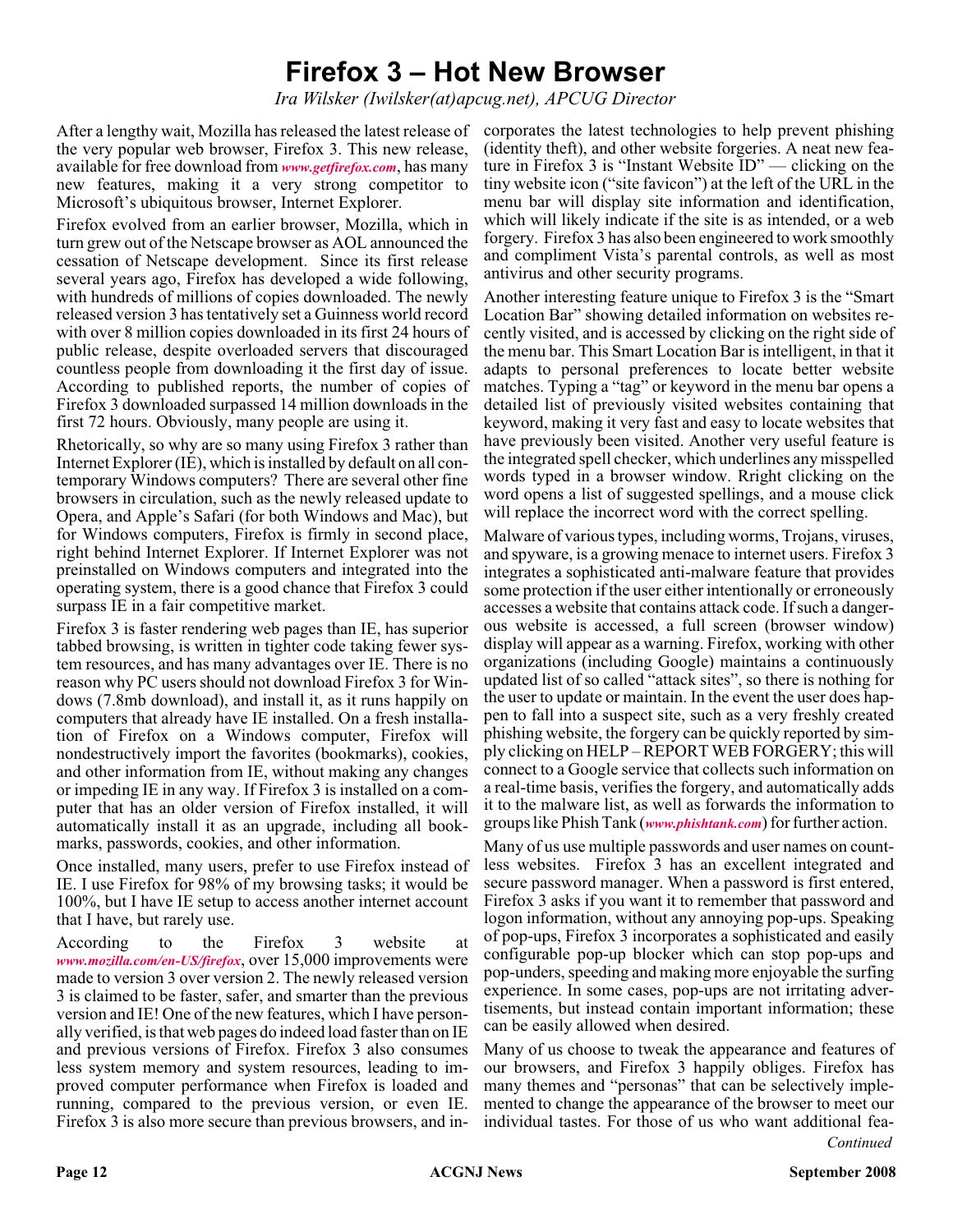### **Email Etiquette**

*John Roy, President (johnroy1(at)comcast.net), The PC Users Group of Connecticut, [www.tpcug-ct.org/](http://www.tpcug-ct.org/)*

Do you really know how to forward an e-mail? It is estimated 10 pages to read the one page with the information on it? By that over fifty percent of email users do not know how to do it properly. Do you wonder why you get viruses or junk mail? Email messages get forwarded countless times without concern for the security of the previous sender's addresses.

Every time you forward an e-mail there is information left over from the people who got the message before you, namely their e-mail addresses and names. As the messages get forwarded along the list of addresses builds and builds creating a huge resource for spammers. All it takes is for someone to get a virus and the infected computer can send that virus to every e-mail address that has come across that computer. Even if the address collection doesn't result in a virus it surely will be harvested by spammers or someone looking to make a couple of cents for a listing of good email addresses. How do you stop or at least minimize the propagation of email addresses? There are several easy steps that we should all practice.

(1) Before you send out a forwarded e-mail, DELETE all of the other addresses that appear in the body of the message (at the top). That's right, DELETE them. Highlight them and delete them, backspace them, cut them, whatever it is you know how to do. It only takes a second You MUST click the 'Forward' button first and then you will have full editing capabilities against the body and headers of the message. If you don't click on 'Forward' first, you won't be able to edit the message at all.

(2) Whenever you send an e-mail to more than one person, do NOT use the To: or Cc: fields for adding e-mail addresses. Always use the BCC: (blind carbon copy) field for listing the e-mail addresses. This is the way the people you send to will only see their own e-mail address. If you don't see your BCC: option click on where it says To: and your address list will appear. Highlight the address and choose BCC: and that's it, it's that easy. When you send to BCC: your message will automatically say 'Undisclosed Recipients' in the 'TO:' field of the people who receive it.

(3) Remove any 'FW:' in the subject line. You can re-name the subject if you wish or even fix spelling.

(4) ALWAYS hit your Forward button from the actual e-mail you are reading. Ever get those e-mails that you have to open

forwarding from the actual page you wish someone to view, you stop them from having to open many e-mails just to see what you sent.

(5) Have you ever gotten an email that is a petition? It states a position and asks you to add your name and address and to forward it to 10 or 15 people or your entire address book. The email can be forwarded on and on and can collect thousands of names and email addresses. A FACT: The completed petition is actually worth a couple of bucks to a professional spammer because of the wealth of valid names and email addresses contained therein. If you want to support the petition, send it as your own personal letter to the intended recipient. Your position may carry more weight as a personal letter than a laundry list of names and email address on a petition. (Actually, if you think about it, who's supposed to send the petition in to whatever cause it supports? And don't believe the ones that say that the email is being traced, it just isn't so!)

(6) One of the main ones I hate is the ones that say that something like, 'Send this email to 10 people and you'll see something great run across your screen.' Or, sometimes they'll just tease you by saying something really cute will happen IT AIN'T GONNA HAPPEN!!!!! (Trust me; I'm still seeing some of the same ones that I waited on 10 years ago!) I don't let the bad luck ones scare me either, they get trashed. (Could that be why I haven't won the lottery?)

(7) Before you forward an Amber Alert, or a Virus Alert, or some of the other ones floating around nowadays, check them out before you forward them. Most of them are junk mail that's been circling the net for Years! Just about everything you receive in an email that is in question can be checked out at Snopes. Just go to *<http://www.snopes.com/>*. It's really easy to find out if it's real or not. If it's not, please don't pass it on.

So please, in the future, let's stop or at least minimize the junk mail and the viruses by taking the steps outlined above.

This article has been provided to APCUG by the author solely for publication by APCUG member groups. All other uses require the permission of the author (see e-mail address above).  $\Box$ 

#### **Firefox 3 – Hot New Browser,** *continued*

tures, Firefox offers over 5,000 free "add-ons" (*[addons.mozilla.org/firefox](http://)*), which are easy to install devices to customize the browser to work as desired. I have installed about a dozen add-ons, including some security add-ons (PhishTank, McAfee SiteAdvisor, and others), as well as an enhanced download manager (the one integrated in Firefox 3 is very adequate for most users). I also have selected to use differently colored tabs on the top of the browser window, an add-on that can make a tab an IE window (for the rare cases when a website is intended for IE only), a PDF manager, and several other add-ons.

Firefox 3 is an outstanding and free product. It is a very worthwhile competitor to Internet Explorer, and users should try it to see if they like it. I like it, and use it almost exclusively on my desktop and notebook computers. That is the best recommendation I can give it.

*This article has been provided to APCUG by the author solely for publication by APCUG member groups. All other uses require the permission of the author (see e-mail address above).*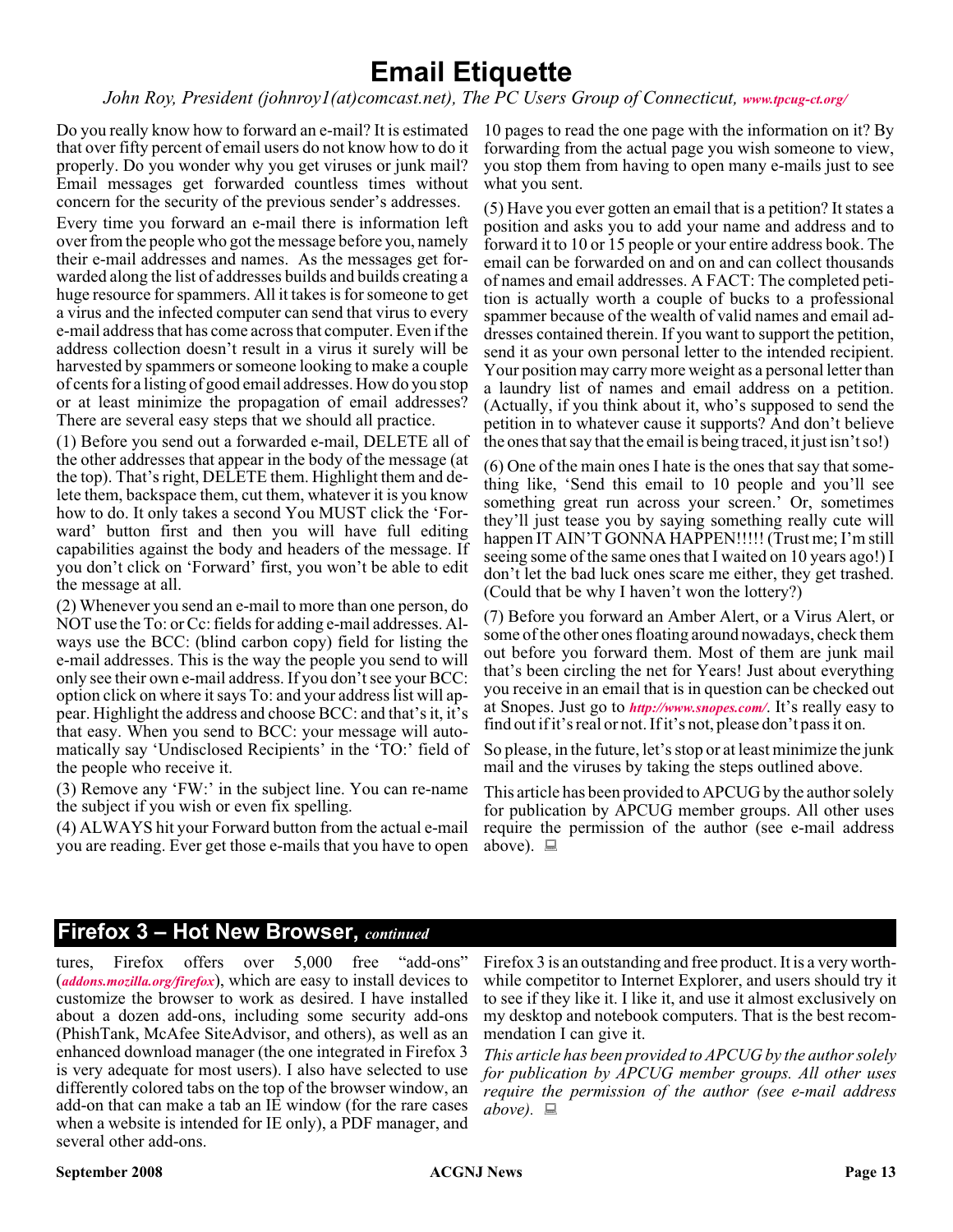### **Much Ado About Summer**

*Robert Hawes (r.d.hawes@hotmail.com), ACGNJ*

The title above was really my third choice. My second choice February 1992, he released Linux version 0.12 under the was; "I Already Used That Title". As you'll see in a minute, that was actually a pretty good in-joke (at least I thought so); but it wouldn't do, since it didn't suggest (even indirectly) what the content of this article might be. My first choice was the classic; "How I Spent My Summer Vacation". Unfortunately, I couldn't use it here because (all together now); "I Already Used That Title" (for my article in the September 2006 issue of ACGNJ News). In point of fact, I previously used the title "Much Ado About A Bad Ethernet Cable" for my November 2005 article; but "Much Ado About..." is suitable for a series. (Sort of like "Abbott and Costello Meet Whoever)". I'll probably use it again someday. Anyway, that's enough ado about our title.

Why use "Much Ado" this time? For one thing, it nicely describes the way I "ran around in circles", frantically trying to complete an ambitious last-minute project for the club. You want more details about that now? Then I guess you don't know me very well, because (as is often the case in my newsletter articles) I've got a lot of other stuff to go through before I get to that topic. Such as: On August 16th, Ian Murdock's Debian GNU/Linux celebrated its fifteenth birthday. Debian is the second oldest Linux distribution still in active development. (Patrick Volkerding's Slackware Linux, released in April of 1993, is the oldest survivor from those good old days of yore). Moderately mis-quoting myself from one of my earlier newsletter articles; "Back when dinosaurs ruled the earth, and everybody was talking about exciting new inventions like fire, the wheel, and the i386 computer architecture".

#### **Happy Birthday**

So, what's with the "GNU/Linux", anyway? Well, on September 27, 1983, Richard Stallman (then at MIT) announced the formation of the GNU Project. (The name GNU is a recursive acronym for Gnu's Not Unix). That was the *true* beginning of that-which-we-now-call-Linux. It's actually a tripod, and GNU was the first leg. (Though it didn't really get going until January of 1984, when Richard quit his MIT job to work on it full time). Why wasn't GNU the whole thing? Because even today, the GNU kernel (named Hurd) is *still* "not ready for prime time".

Then, on September 15, 1987, X11 was released. The X Window System, version 1, had been developed (in May of 1984) by Jim Gettys and Bob Scheifler of MIT. It was the first windowing system environment to offer true hardware-independence and vendor-independence. Three years (and ten versions) later, in collaboration with Smokey Wallace of Digital Equipment Corporation's Western Software Laboratory, they released X11; which is still the current protocol version. It hasn't got as many (or as vocal) advocates as GNU, but it was the second leg of the tripod.

Finally, on August 25, 1991, Linus Torvalds (still a student at the University of Helsinki, Finland) announced his free kernel for 386 computers (which he'd begun as a hobby about four months earlier). At that point, it didn't even have an official name yet. (Linus himself was partial to "Freax"). Then, in

GNU General Public License (specifically, GPLv2). At last, the third leg of the tripod was available. Anybody who wanted to could now combine those legs to build their own complete, legal, and free operating system; and indeed they did.

The first release of MCC Linux (aka MCC Interim Linux) was based on that 0.12 kernel. It was also released in February 1992, by Owen Le Blanc of the MCC (Manchester Computing Centre, a part of the University of Manchester, England). MCC Linux is considered to have been the first distribution of Linux. (Packaging a selection of GNU components with the Linux kernel, to provide an installable working system from a single source). There were plenty of "runners-up": Dave Safford's TAMU releases, Martin Junius's MJ versions, H J Lu's small base systems, and Peter MacDonald's massive, comprehensive SLS releases. Note that SLS (Softlanding Linux System) was the first distribution to include X (and TCP/IP, too). Further note that *both* Patrick Volkerding (Slackware) and Ian Murdock (Debian) were SLS users who became dissatisfied with the direction that distribution was taking. As a result, each (independently) decided to create a new one. Even further note that Linus Torvalds himself has *never* released his own "official" distribution of Linux. (Most names and dates above are courtesy of Wikipedia, the free encyclopedia, at *[www.wikipedia.org](http://www.wikipedia.org)*).

Many reviewers have written sentences along the lines of; "Linux was started in 1991 by Linus Torvalds". That's actually a mis-statement cloaked in the truth. It's like going to an automobile assembly line and crediting the worker who stuck on the carburetor with building the entire vehicle. Sure, the car can't run without it; but a lot of other people did a lot of other work, too. We define the word "birthday" as the day one first appeared in the world; naked, helpless, and with a whole lot of growing still to do. So we didn't just recently pass Linux's seventeenth birthday in August. On September 27, 2008, GNU (and thus, that-which-we-now-call-Linux) will be *twenty-five* years old.

#### **Bye, Bye, Billy**

OK, that was interesting; but enough about the past. What else happened this summer? Well, on Friday, June 27, 2008 Bill Gates "retired" from Microsoft. (Though he'll still be Microsoft's Chairman and largest shareholder, and will supposedly still spend one day a week on company business). I'd like to think that Microsoft might start acting better now; but from what I've read about Steve Ballmer over the years, I'm sure things can only get worse.

A web site called gizmodo.com tied a bunch of its blogs together under the banner heading; "Bill Gates Retirement Party". One entry, posted at 7:30 PM on Wednesday, June 25th by Adam Frucci, was titled; "Why I Still Use Windows Despite the Peer Pressure". Presumably, it's copyright 2008 by Gawker Media (the site's owner), but it didn't actually say so anywhere, at least not that I could find.

*Continued*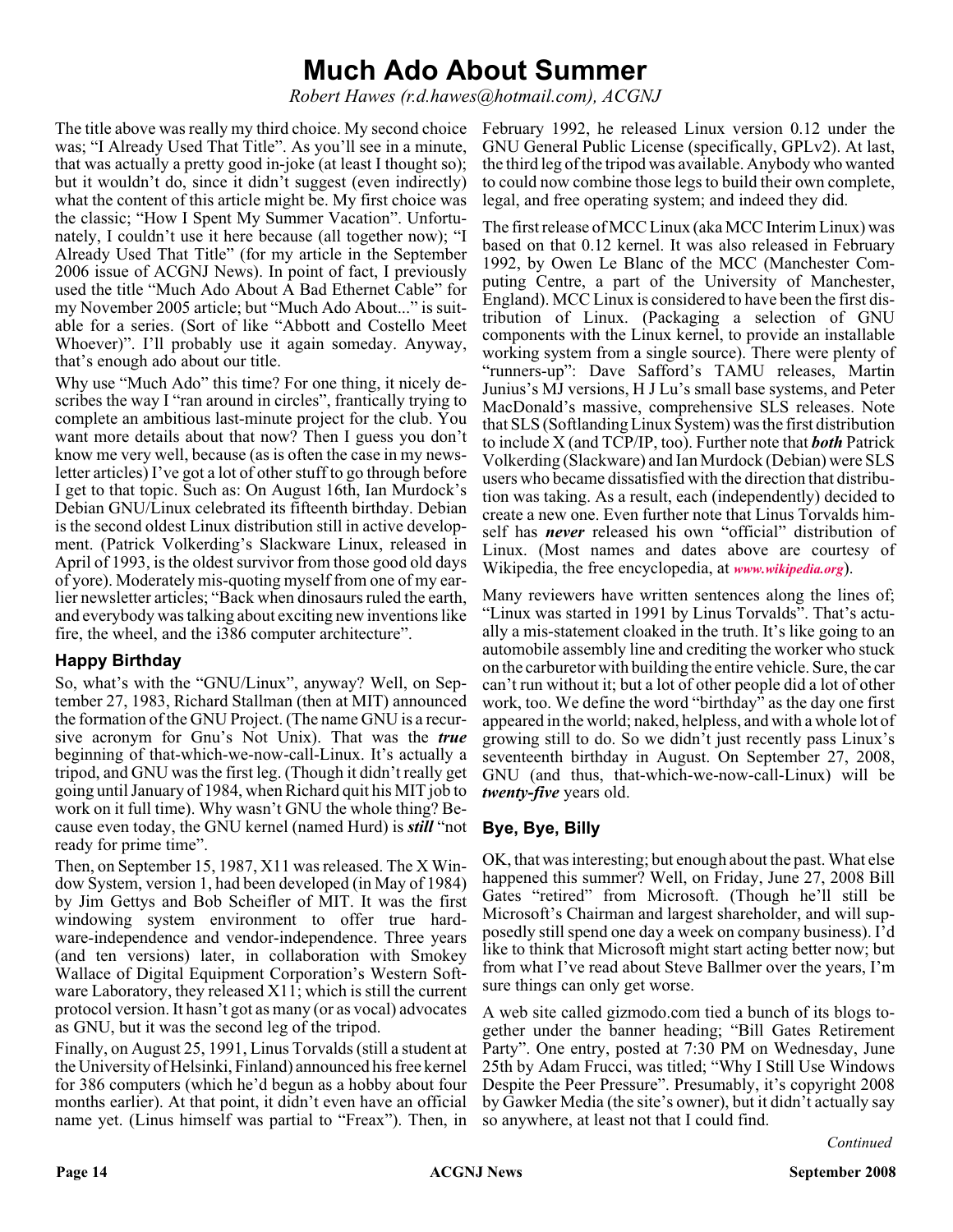#### **Much Ado About Summer,** *continued*

The author began by stating that except for himself, everyone in his office now uses a Mac. Then he laid out all his reasons for not switching, too. At first, I thought; "This guy's obviously a confirmed Gates Goose-stepper". Then, in a more charitable mood, I thought; "Maybe he was kidnapped in the middle of the night and taken to a Microsoft Re-education Camp". Finally, when he made no mention of Linux, or the fact that Mac OS X is based upon Darwin (a BSD variant, and thus a "kissing cousin" to Linux), I thought; "Maybe he just doesn't actually know all that much about operating systems". Then I got to his last three sentences (minimally edited here due to language issues); "I've made my choice, and I'm sticking by it. At least until I buy my next computer, because I sure don't want to have to use Vista. I mean, I like Windows, but I'm not crazy".

Speaking of Vista and crazy: During a keynote address at Microsoft's Worldwide Partner Conference (in Houston, Texas on July 8), Brad Brooks (Corporate Vice President of Windows Consumer Products) said; "The message is 'Move to Vista. The time of worry is over'".

Hah! Like anything good has ever come from believing something Microsoft said. Even ignoring the myriad performance issues, Vista is still just flat out *bad*. It has its own built in spyware, reporting dozens of bits of information about you and your computer back to Microsoft. Even discounting evil intentions on Microsoft's part (that's a stretch), it's a sure bet that hackers will find a way to get it to report to them, too. (That's if they haven't done so already). Remember what both David Perry (TCF Banquet speaker) and FBI Special Agent Phil Frigm (June Window Pains Meeting speaker) told us. Internet hackers aren't just mischievous and playful jolly jokers any more. These days, they work for international organized crime.

On top of that, there are at least *three* Vista "features" that an impartial observer could only call Trojan Horses (of the Logic Bomb variety): Tilt Bits, Driver Revocation, and WGA Certification. At any time, for any reason deemed sufficient by Microsoft, any one of them can take your system down. Whether you've actually done anything "wrong" or not. Mere suspicion by Microsoft is enough. (None of that "innocent until proven guilty" stuff here). Vista was designed to put the interests of Microsoft and its "Content Provider" allies *first*, and the interests of the computer user *last.* To think that they can still get away with *forcing* computer buyers to *pay* them for such vile garbage.

Furthermore, they can't even be honest about their stats. The following paragraph was part of a July 28, 2008 article by Dan Warne, from the Australian Consolidated Press Website (Copyright 1997-2008 by ninemsn Pty Ltd - All rights reserved), titled; "XP still killing Vista in sales volume: HP".

Business PC buyers are still overwhelmingly opting for XP, computer giant HP has revealed. HP's revelation, made at the launch of a new range of business notebooks, flies in the face of Microsoft's persistent PR claims that Vista has sold tens of millions of copies — and is selling at a faster rate than XP ever did. However, HP explained how Microsoft is coming up with these "Vista" sales figures. "From the 30th of June, we have

no longer been able to ship a PC with a XP license," said Jane Bradburn, Market Development Manager, Commercial Notebooks for HP Australia. "However, what we have been able to do with Microsoft is ship PCs with a Vista Business license but with XP pre-loaded. That is still the majority of business computers we are selling today." So, in other words, Microsoft counts a sale for Vista, even though the computer manufacturer has really sold XP. Here's a link to the complete article: *[apcmag.com/xp\\_still\\_killing\\_vista\\_in\\_sales\\_volume\\_hp.htm](http://apcmag.com/xp_still_killing_vista_in_sales_volume_hp.htm)*. Combining quotes from Machiavelli and the Bible: Put not your trust in Microsoft, for the truth is not in them.

Well, that's enough spleen venting. Now for a bit of fun. I like the Internet. I like behind the scenes stories. I like silly jokes. Here's a combination of all three:

#### **A Comic Connection**

One of my daily stops when surfing the web is a site called *[www.gocomics.com](http://www.gocomics.com)*, which features newspaper comic strips. Five of the strips I read regularly are contemporary; and I won't go into them here. The sixth is Bill Watterson's "Calvin and Hobbes". Produced from November 18, 1985 to December 31, 1995 (just slightly over ten years), it's already been completely re-run for a second time over the Internet, and is now well into another go-round. (Even on this third run, many of these classic strips can still catch me by surprise, and give me a sustained belly laugh).

The inside stuff: If you study the layouts of enough Sunday funnies, you'll notice a common phenomenon. The first few panels don't really connect that well with the rest. That's because, to save space, some Sunday newspapers just don't print the first parts. The comic strip writers and artists have had to adjust their designs to allow for this unfortunate fact of life. Sometimes, they simply start out slow. Other times, they'll open with a disposable "warm-up" joke.

On July 13, 2008, gocomics repeated the comic originally published on April 27, 1987. (Copyright 1987, 2008 by Universal Press Syndicate). In the first two panels, Calvin's father is leaning over the kitchen sink, studying a do-it-yourself manual. The next seven panels show Calvin by himself, involved in one of his imaginative flights of fancy. (Unusually, this strip doesn't involve Hobbes in any way at all). In the last panel, Calvin joins his father, who is now lying on the floor in a puddle of water, holding a wrench, with his head sticking inside the cabinet under the sink. Calvin throws a straight line to his dad, who delivers the punch line. Then, from off-screen, Calvin's mom gets in the last word. It was a good comic, but not one of Bill's best. (That's the trouble with consistent excellence. When you're merely very, very good, it's like you let everybody down).

Calvin's part of the strip was quite visual, so it would take me a lot of words to explain it. Luckily, I don't have to. For the purposes of this article, I only need to quote the two expendable opening panels, where Calvin's father is reading aloud. In panel 1; "Before beginning any home-plumbing repair, make sure you possess the proper tools for the job." In panel 2; "Check the following list of handy expletives, and see that you know how to use them." At 1:13 AM on the morning of *Continued*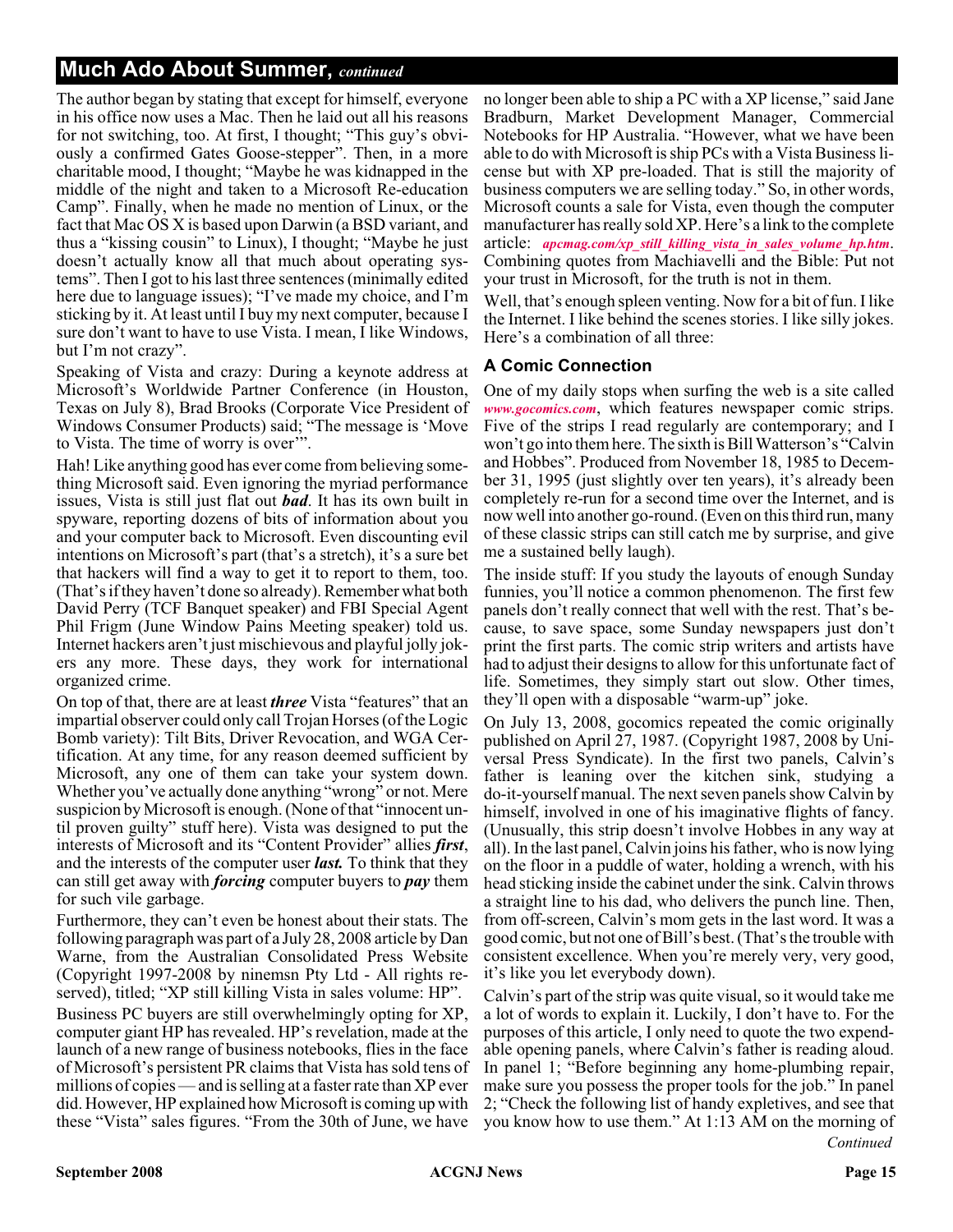#### **Much Ado About Summer,** *continued*

June 30th, I really could have used that list. That's when I started to send out my experiment in e-mail: the End-of-June 2008 Newsletter Supplement. As usual, here's more background information for you to wade through:

#### **Opportunity Knocks**

The idea for the Supplement came from a missed opportunity. As one of the ACGNJ Directors, I receive "Cc" copies of board@acgnj.org e-mails. Through that connection, I read the message that ACGNJ President Mike Redlich sent to David Marra on May 24, 2008, inviting him to speak at one of our future meetings. Possibly as an afterthought, Mike closed with; "We actually have an opening for June 6, 2008". I also got a copy of Dave's reply on May 27th, saying; "As luck would have it, I am going to be in NJ during the late afternoon on Friday, June 6th. I would be happy to present Leopard to the group that night, if it is still open. Below is the description of my Leopard preso, and a short bio, if you need it". Finally, I got a copy of Mike's confirmation on May 28th.

Leaping into action, I added some text of my own to Dave's "description" and "short bio", thus re-working those paragraphs into a new announcement for our June 6th Main Meeting. At 6:45 AM on May 29th, I e-mailed a copy to Mike, asking him (in his capacity as ACGNJ President) if he would send it on to Newsletter Editor Barbara DeGroot as a last minute, post-deadline addition to the June newsletter. (I didn't send a copy to Barbara myself because I felt that would be "stepping on Mike's toes"). I guess, as is his right, that Mike decided not to do so.

I was disappointed when the June newsletter came out and my announcement wasn't in it. However (as readers of my October, 2007 "Halloween Episode" already know), when I've gone to the trouble of typing something into the computer, and for some reason it doesn't get used as intended; then I'll find some other way to use it. So I put my announcement aside, intending to make it the basis for a review of Dave's presentation in a later issue. Unfortunately, because of the summer hiatus, it would be really "old news" by that time.

Then, all at once, in the middle of the June Board of Directors meeting, several things I'd learned in various places came together in my mind. I knew that, during the six and a half years since we last had to actually use it (to print out snail-mail newsletter addresses), our Membership Database has been... Well, shall we be kind and just say; "benignly neglected". At a previous BOD meeting, I'd overheard a conversation suggesting that if we decided to do an all-inclusive e-mail notification to our members, our Internet Service Provider probably wouldn't even allow us to send out that many messages at once. (*I* wasn't eavesdropping. *They* were loud). While studying our old newsletter archives, I'd found out about the three mid-month newsletter supplements that were put out in 1987 (over and above the ten regular issues). I knew that a significant portion of the club (five of our Special Interest Groups) did *not* intend to go on hiatus for the summer. In fact, they planned to hold their regularly scheduled meetings as usual. Plus, there was the annual Planning Meeting on Au-

gust 21st. Finally, I had a potential report about the June 6th Main Meeting "burning a hole in my pocket".

I had a revelation. I could get some real world data about the database and e-mail problems, remind (hopefully) most of our members about the July and August meetings, and publish my Dave Marra story in a timely manner. All at the same time. Unfortunately for me, the New Business portion of the BOD Meeting arrived *before* my sanity returned. So I volunteered to produce an End-of-June Newsletter Supplement, and attempt to send it to the full membership as e-mail (rather than as our usual PDF file).

And now for something completely different:

#### **The "E" and I**

I got my first dial-up modem in the late eighties, shortly after I got my 286 PC. The computer club I joined then (*not* ACGNJ) had a phone line Bulletin Board, but I hardly ever used it. I attended TCF as a paying customer several times in the early nineties. One of those times, I picked up a "special offer" floppy disk for Internet access through NetCom. That's when I got my first e-mail account. I quickly grew addicted to surfing the web, but I didn't use e-mail much. (Mostly, just to send out resumes when I was job hunting). Things were good for a few years, but then NetCom was taken over by another company; which was, in turn, quickly gobbled up by yet another company. I became dissatisfied with the service, and looked around for a new ISP. I found NetZero. Their wacky and intrusive interface was a little annoying, but it was *free*, so I got used to it. Again, things were pretty good for quite some time. Then, NetZero decided to become "Net-Ten-Bucks". They continued legacy free service for their existing customers, but they made it inconvenient for anyone who didn't switch to a paid account; by doing things like setting time limits for Internet access. By that time, there weren't any other ISPs offering free service, either. So I held on to NetZero's now very restricted free service for as long as I could. I accepted that eventually I'd have to pay some company for my Internet access again; but I had absolutely *no* intention of *ever* giving *any* of that money to NetZero.

As for e-mail, I still wasn't using it very much, but I'd found that, for some things, an e-mail address was a necessity. As soon as I realized that my days with NetZero were numbered, I opened a Hotmail account on-line, and stopped using my NetZero e-mail address. By the time I finally switched ISPs, the only messages that my NetZero account was receiving were spam, so I dropped it without a second thought.

Now, the phone company in my home town has never been what you would call "cutting edge". Indeed, I had to set my first few modems to pulse, because touch-tone dialing wasn't available from my exchange until well into the nineties. However, eventually they announced the arrival of DSL service. I jumped aboard; but I never bothered to set up an e-mail client through my ISP. I just stuck with Hotmail on the web. For my *very* last-minute e-mail Newsletter Supplement, the easiest thing to do was to continue using Hotmail. So I opened a separate new account just for the project.

*Continued*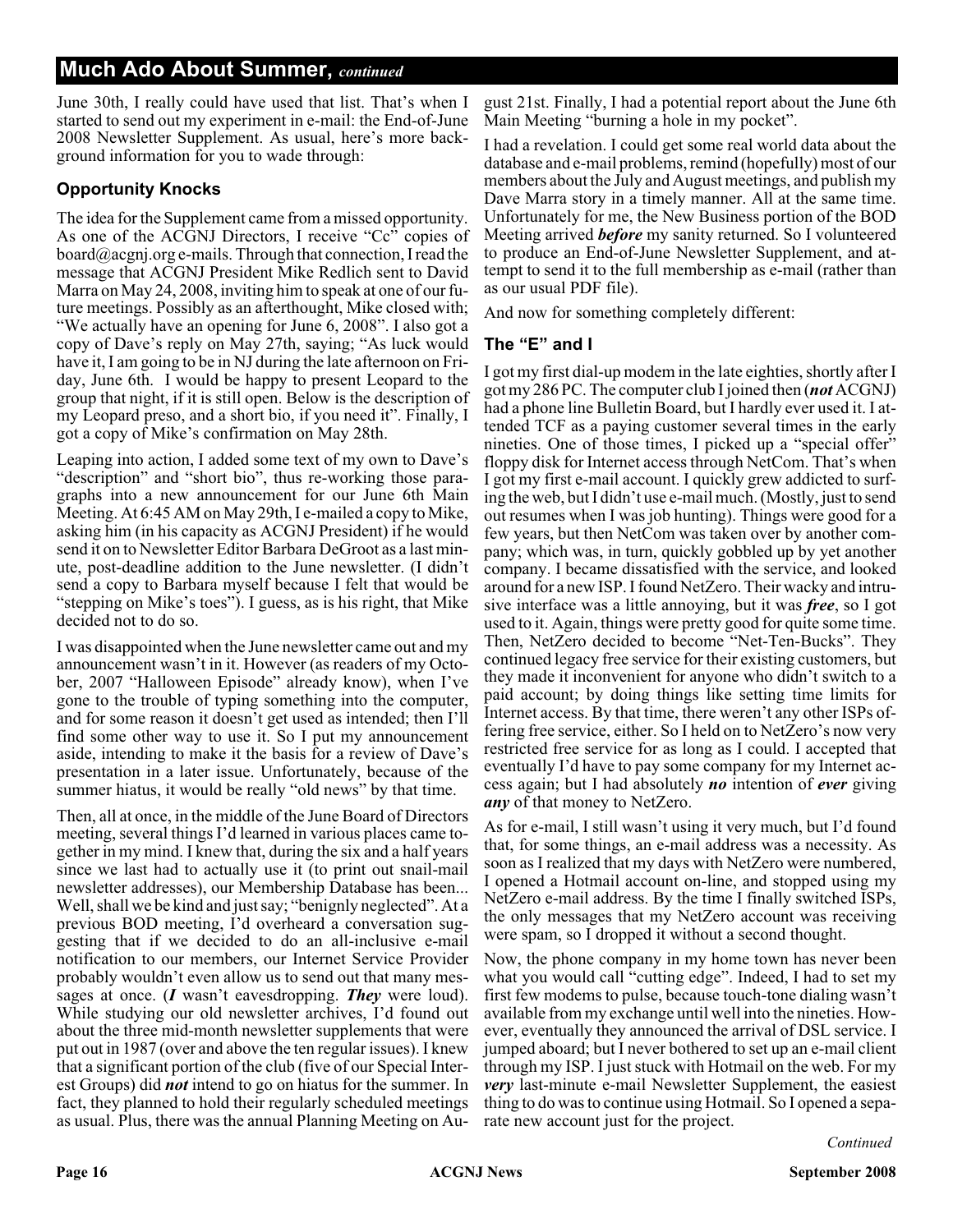#### **Much Ado About Summer,** *continued*

Now, given my often expressed *highly* negative opinion of Microsoft, you might wonder why I use Hotmail. Well, it's *not* because I love their service. (I get more spam from *them* than from any single other source). It's from inertia. It would be a lot of work to move all my stuff to another free Internet e-mail service. Anyway, the damage has already been done. I've been there for quite a while, so Microsoft already made any unscrupulous use of my information that it wanted to a long time ago. If I go to someplace else, the danger starts anew.

So I had my method of delivery. Now, I needed a "customer" list (more about that later), and a product to "sell".

#### **Product Development**

Next, I started work on the first draft of my Newsletter Supplement. As intimated above, rather than produce it as our usual PDF file and send it as an attachment, I wanted to try a format that would be as instantly and universally accessible as possible. (I figured the less fuss I subjected my recipients to, the more likely they'd be to actually read it). So I designed the whole thing to be an almost completely "plain vanilla" e-mail. Except for the first line (which I made into a pseudo-masthead by setting it to be displayed in the largest available font size), and the five hyperlinks I wound up including, I intended everything else to go out as straight ASCII text.

However, I actually*wrote* the first draft as a document file in a word processor, to take advantage of the spell-check, page-count and word-count functions. After the title line, I added the usual Volume, Number, Date, and Staff information. As I said earlier, I've been working on a project involving old newsletter issues. So, after my introductory paragraph, I threw in a few more paragraphs of historical information involving previous supplements and summer issues. Following that, I listed the summer schedule, including the Planning Meeting. Then, at last, I turned my unused announcement for the June 6th Main Meeting into a report *about* our June 6th Main Meeting.

I'd based my announcement on the "description of my Leopard preso, and a short bio" supplied by Dave Marra. With the addition of my own first sentence, that "bio" had become my first paragraph; and with the addition of my own *last* sentence, that "description" had become my second paragraph. All I had to do was change my content there from future to past tense. I managed to salvage a few sentences about Dave's presentation at TCF from my original third paragraph, but I mostly re-wrote it, describing briefly what went on at the meeting. I also had a picture of Dave that I wanted to use; but that would have moved the Supplement too far from a "plain-vanilla" e-mail, so I left it out. Maybe I'll put it in the PDF version that I plan to produce (someday) for our newsletter archives.

John Raff had used the exact same "description and short bio" to write his announcement of the Main Meeting for the club web site. So my first two paragraphs looked suspiciously similar to his; but that was just a coincidence. When I decided to add a report about the June 20<sup>th</sup> Window Pains meeting, I *did* 

use John's web site announcement for that meeting as a source, re-working his first*five* paragraphs into my first three. (From the "press-release" tone, I'd guess that this information was supplied to John by Special Agent Frigm himself, probably in much the same way as Dave Marra did). Then, I actually had to do some real work and write my fourth paragraph (describing the meeting) from scratch.

I closed with a short explanation about why I'd decided to produce a Supplement. Then, in a last-minute inspiration, I added a Member Survey. (That addition necessitated re-working my opening paragraphs a bit, as well). Finally, it was done. So I sent it off to my brother for proof reading. That was on June 25th. Later, after making the inevitable proof corrections, I copied it into a text file (to remove all of the word processor's hidden background information and overhead bloat). Then, I copied that text into my master e-mail. (I also had to *re*-cut-and-paste just the five hyperlinks from the word processor document into the master e-mail. For them, I knew that my interim text file copy would have removed *too much* background information).

#### **Database (and E-mail) Blues**

On June 25th, the whole project almost tanked. I had a delivery system, and I had a (just about) finished product, but I *didn't* have a list of members to send it to. I'd like to go into more detail here, but we're at about four thousand words and are not nearly finished. Since this situation is *far* from resolved, I'll save some space by holding it back for another time. Suffice it to say that I got *no help at all* from the person who is supposed to be keeping track of our membership. Instead, John Raff came to my rescue. After turning up several corrupted files, John finally found and sent me a usable member database on June *28th.* Unfortunately, it was a bit out of date (and thus guaranteed to be incomplete); but at least it was *something*.

A few people listed multiple e-mail addresses. For them, I re-edited the file so that they got a separate record for each address; and I sent a copy of the Supplement to each one. While I was realistic enough to expect *some* address failures, I was also determined to do everything I could to get a copy to as many members as possible. A few duplicate transmissions were an acceptable side affect.

Going to one of my Hotmail accounts (one where I'd actually bothered to build a "Contacts" list), I exported that list into a CSV file. (Comma Separated Variables, a special type of plain text data file that's very useful in both Spreadsheets and Database Managers). That gave me a format to copy John's database file into; and what a wacky format it was. Only three of the fields actually contained data. Field B contained the First Name, Field D contained the Last Name, and Field **AU** contained the E-mail Address. Do the math. That's *forty-two* blank columns between the Last Name and the E-mail Address. Opening John's file in the appropriate program, I saved a copy of it as a CSV file; and I added, deleted and re-arranged the columns until the First Name, Last Name and E-mail Address were in B, D, and AU, respectively. Then, I imported

*Continued*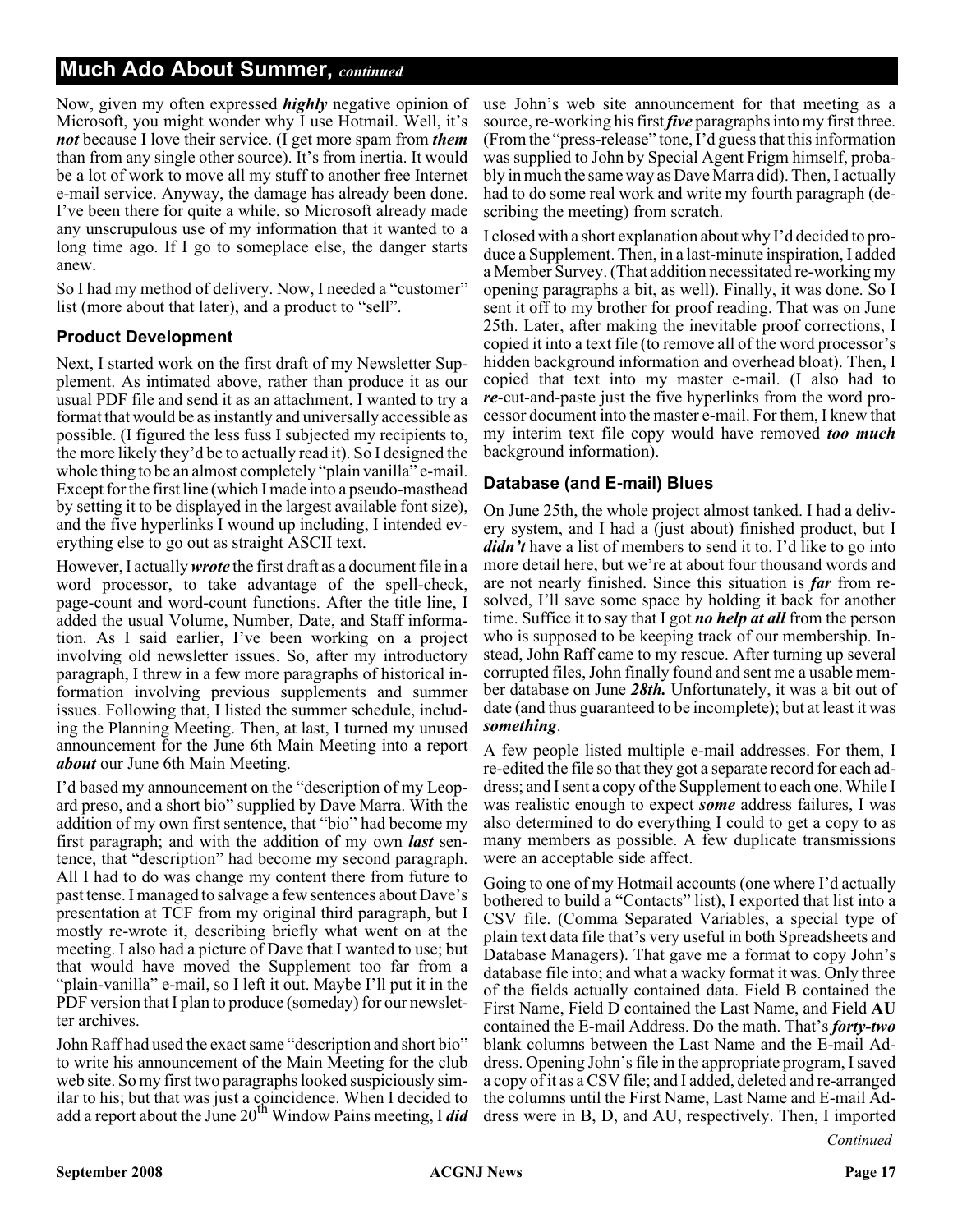John's whole list into my special new club Hotmail account. Wonder of wonders, it actually worked.

I sent out my first test e-mail even before the Supplement was completely done (on June  $25<sup>th</sup>$  at 4:43 AM), just to get a general idea of what it would look like. On June 29th at 2:04 PM, I sent out my second test. I thought it looked good to go. Unfortunately, as you'll see in a minute, I forgot something. Back on June 25th, I had sent messages to several club members, requesting comments and suggestions. To give them as much time as possible to respond, I put off doing anything more for as long as I could. So it wasn't until June 30th at 1:13 AM that I sent out what I assumed would be my third and final test message (to another of my Hotmail accounts). *That's* when I found out that my hyperlinks *didn't work.*

Fortunately, four of the links in the Supplement were just there for reference purposes, so I didn't really care if they actually worked or not. (Though it would have been nice if they had). However, the link in the Planning Meeting announcement was *important!* It led to information that a person wanting to attend would *need* to know. So I gave up on the other links, and concentrated on getting Hotmail to send just that one link in working order.

Now, there's another thing you need to know about Hotmail. After sending a message, you can click the browser's Back Arrow once to return to the New Message window. There, you can erase the old recipient, stick in a new recipient, and send the same message out over and over again. However, if you don't want to loose the message, you have to save it as a draft before you log out of the account. When sending test messages from one account to another (thus having to alternately log into and then out of each account), this can quickly become a big pain.

For test four, I re-cut-and-pasted just the Planning Meeting hyperlink from the word processor document into the master e-mail. Then, I decided to get tricky. In Firefox, I opened a second tab, and opened my second Hotmail account there. Then I went back to the first tab and sent the corrected Supplement to the second account. After the message was sent, I saw the same Inbox in both tabs. After popping back and forth several times to be absolutely sure, I theorized that Hotmail had interfered with itself somehow. So I logged out of Hotmail in both tabs, shut down Firefox, and (just to be extra safe) re-booted my computer.

After logging in to the target Hotmail account again, I couldn't find the test four message in that account's Inbox. Logging out and then logging in to the source Hotmail account, I couldn't find the Cc copy (that I usually send to myself) in that Inbox. Furthermore, the message wasn't in the source account's Sent folder, either. Test four had just disappeared. As far as either Hotmail account was concerned, it had never even existed. (Cue the "Twilight Zone" music). So much for my tedium-eliminating short-cut.

In my original version, the Planning Meeting link was located inside a sentence; "See www.acgni.org/pm/pma.html for further information and for instructions on how to RSVP." Now, that *looks* like a working link; but nothing I did then would

make Hotmail transmit it as a live link. For test five, at 1:25 AM, I tried a small change. I added "http://", to the *already* known-good link in the word processor document, then cut-and-pasted it directly back into the outgoing e-mail. It*still* didn't work.

For test six, at 1:52 AM, I re-arranged the sentence as "For further information, and for instructions on how to RSVP, see:", and hit Enter to give the link its own line:

http://www.acgnj.org/pm/pma.html

*Then* (after being re-cut-and-pasted back into the master e-mail), it worked. So, I had a work-around for my newly discovered problem with Hotmail. I didn't know exactly *what* I was working around, or *why* I had to work around it; but at least I could proceed. At 2:23 AM, I sent myself my own "official" copy, re-read it for a final clarity check, and tested the link again. (It worked). So I went into "production", sending out the first member copy at 2:28 AM on June 30th, 2008.

#### **More Woes**

I sent out the second member copy at 2:29 AM, the third also at 2:29, the fourth at 2:30, the fifth at 2:31, and the sixth at 2:32. Then, Hotmail threw me another curve. It popped up the first of what would prove to be many CAPTCHA screens; telling me to type in the eight distorted characters to prove that I was a real human being, and not some kind of spam producing robot. (For you trivia buffs, that's "*C*ompletely *A*utomated *P*ublic *T*uring test to tell *C*mputers and *H*umans Apart").

After passing that test, I got in seven more transmissions before hitting the next CAPTCHA. Then another six before hitting the third. Thereafter, I got another CAPTCHA every six or seven e-mails until my 45th, at 3:17 AM. After that, I got a message stating that my account had been blocked from sending out any further e-mails. The message contained a link, and stated that I should click on it if I disagreed with that decision. I followed that link, and was taken to several pages of rules, but *nowhere* did they give any means for overturning their decision. Typical of Microsoft, to provide a link suggesting that there might be a solution; then to throw up a ton of twisted verbiage but *no* actual means of fixing the problem. As you'll see further below, there actually *was* a solution that they could have presented. They just didn't bother to list it.

After metaphorically banging my head against the wall for a while, I concluded that the only thing left for me to do was to open yet another Hotmail account. So I did. Then, I re-imported my Contact list and continued from there. Since I had to re-construct the master e-mail for the new account, I first sent another test message to myself, at 4:20 AM. Everything looked good and the link worked, so I went back into production at 4:28. I sent out six messages, got a CAPTCHA. I sent out seven more, got another CAPTCHA. Then, I sent out just two more messages before being blocked again (at 5:06 AM). After sending only *fifteen* e-mails! What was going on?

Rather than open yet another account, I took a break. (If a new account could get blocked so quickly, what would be the point?) Eventually, looking in my Inbox, I saw that I had four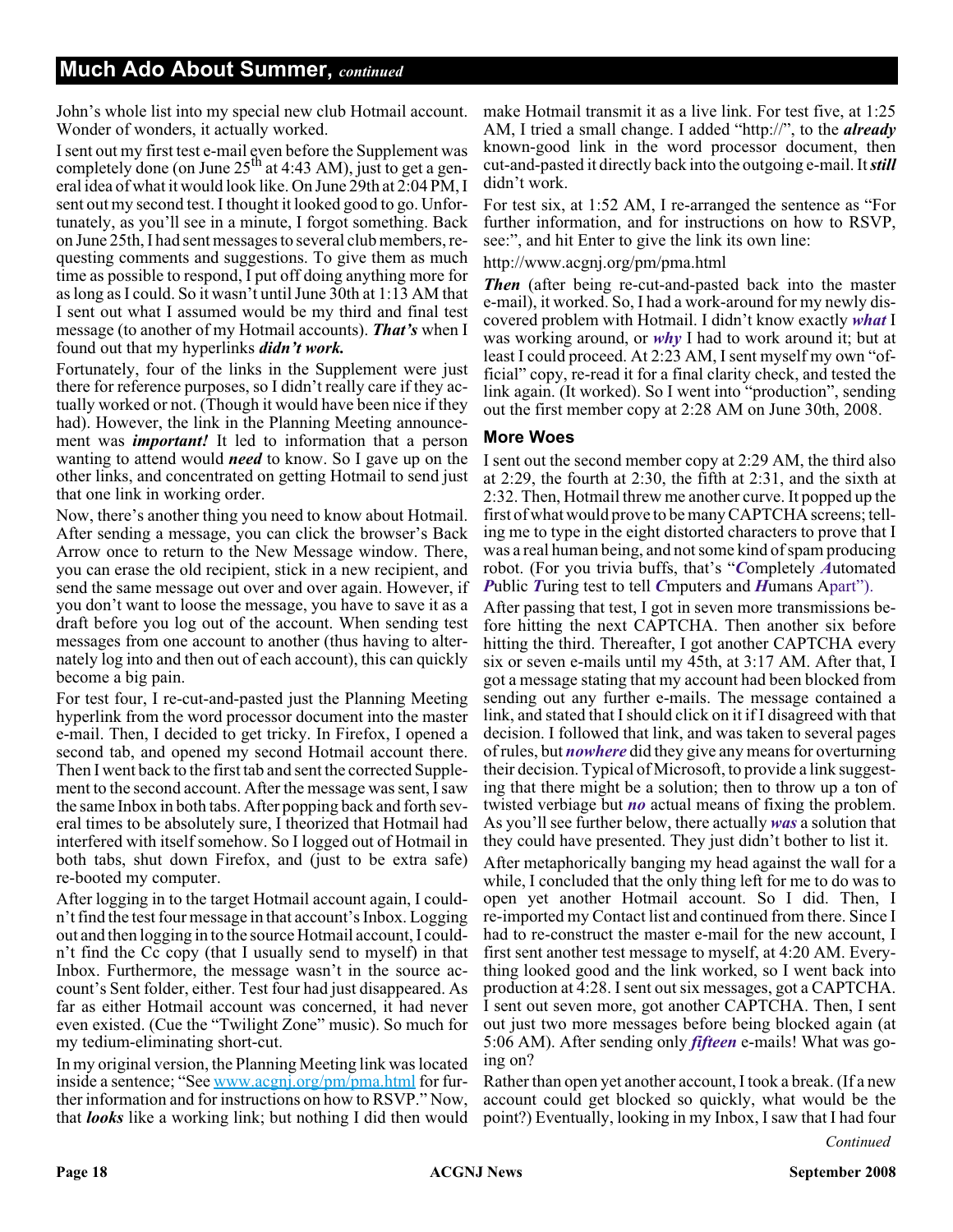### **Your Next Computer Will Be Green**

#### *Marjie Tucker (mcug(at)dnet.net), Mountain Computer User Group, GA, [www.mcug.org](http://www.mcug.org)*

With Europe leading the way, the computer industry is decidedly becoming "green." The Waste Electrical and Electronic Equipment (WEEE) and the Restriction of Hazardous Substances (ROHS) directives went into effect earlier this year.

These two directives state that certain electrical and electronic equipment must cut down on hazardous materials such as lead, mercury, and cadmium. They also give customers the right to return their equipment free of charge. Companies have several years to fully implement these directives, but the leaders have already started to make changes.

Dell, for example, is advertising Energy Smart workstations and notebooks that can reduce power consumption by as much as 78%. The Energy Smart configuration uses a default power setting that is designed to reduce consumption and energy costs right out of the box. In addition, the power supply, fan, and motherboard use significantly less energy to maintain cool internal temperatures.

HP is using 80 Plus power supplies to lower energy bills and AMD technology that reduces heat output and PC power consumption. In addition, they have already introduced an

*Continued on page 21*

#### **Much Ado About Summer,** *continued*

"Delivery Status Notification (Failure)" messages. Curious to see which e-mail addresses had gone bad, I opened and read each one. Afterwards, I noticed that Hotmail's blocking message had disappeared. It seems that just reading those messages was enough to prove to Hotmail that I was, in fact, a real live person after all. (I *hadn't* deleted them. They were just no longer marked as unread). So, at 5:42 AM, I went back into production.

At 5:46, after just six messages, I got blocked again. Now knowing to go directly to my Inbox, I saw just two Failure messages. Steamed at this account, I logged out and went back into to the first club account. Going it its Inbox, I saw *eleven* Failures. Quickly, I read them all. Checking the times, I saw that three of them had come in after the account had been blocked; but still, that left eight messages for that account against four and then two for the other. Figuring that the first account might be more "tolerant", I retrieved the draft of the Supplement that I'd saved there, and sent it out to the next member on the list at 5:59 AM.

Naturally, at that point, Hotmail hit me with another "gotcha": a message saying that I'd reached the maximum permissible messages per twenty-four hour period. Counting that one last Supplement, the forty-five previous member copies, my own copy, and the three test messages starting at 1:13 AM (but *not* the message that had vanished into the Binary-muda Triangle); I got a limit of fifty messages per "day". Something else Hotmail never told me. So I went back into the second account and slogged my way through to the end. With no more surprises, it didn't take that much longer. I finished at 6:26 AM on June 30th. Total elapsed time: five hours and thirteen minutes. Total bad e-mail addresses: 23. (The last Failure message didn't come in until 10:06 AM).

As for the results of my survey: The response was sparser than I would have liked. However, of those who did reply, a clear majority favored us sending a small monthly e-mail to our members, containing any last minute schedule changes, plus a link to our latest newsletter.

#### **Enough, Already**

Well, most of that took place on just *one* morning. What other club stuff did I do for the rest of the summer? Well, I'm Chairman of our By-Law Revision Committee, so I spent a lot of time "running around in circles" over that. Then, I sent out another all-member e-mail: a "Last Minute Reminder" about the August 21st Planning Meeting.

Now, I've been experimenting with using Mozilla Thunderbird as my e-mail client, but I still hadn't mastered it when it became clear that the message couldn't wait any longer. So I used Hotmail again. I'd already deleted the 23 bad addresses, and added all the new ones I could find; but this time, instead of sending out individual messages, I broke down the list into groups of twenty. (My selection of the number twenty was arbitrary, but it worked quite well, so I'm keeping it). Plus, for security, I created a "dummy recipient": all.acgnj@hotmail.com. Spammers and such, take note. This address does *not* forward messages to every member of the club. It just goes to a single Hotmail account that *only* I will *ever* look at. If it starts getting spam, I'll just close it.

What I did was put the dummy recipient in the "To:" field. Then, I put the name of the group containing the *real* recipients in the "Bcc" (Blind carbon copy) field. This way, all twenty messages got sent out, but none of the group's addresses were included in those messages. In addition, I got another (unexpected) result. I sent out my first test message at 1:16 AM (eerily close to my previous start time). This message was a lot smaller, and contained just one link; but it was the exact same *important* link as last time. Fortunately, it tested good on the first shot. I sent out the first "production" message at 1:21 AM, expecting to spend several hours on the job. I sent out the *last* message at 1:24 AM. *Less* than four minutes later. This time, when I was actually acting more like a real spammer by sending out multiple messages at the same time, Hotmail never complained once. Count on Microsoft to include Draconian intrusions that react to penalize an innocent user, yet *don't* react *at all* to a more realistic menace.

Unfortunately, only about a month and a half later, another five e-mail addresses sent back Failure messages. In addition, one address sent back a Mailbox Full message. I didn't even know that there was such a thing.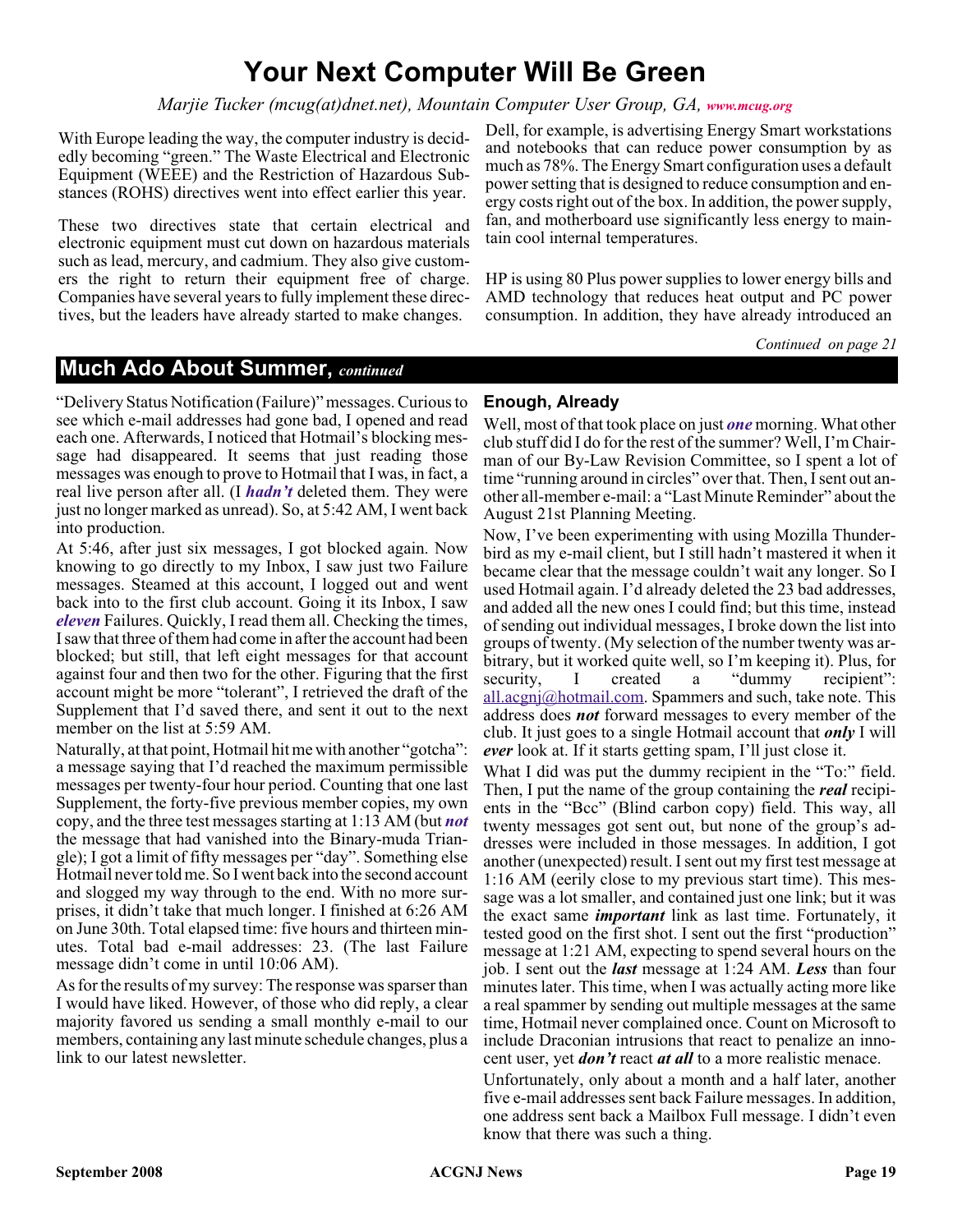#### **C/C++ Programming**

*Bruce Arnold (barnold@ieee.org)*

#### *<http://home.earthlink.net/~barnold2002/Acgnj/index.html>*

This group is devoted to programming languages in general and C, C++, and C++ for Windows programming in particular. Each month a small but hopefully useful program (complete with source code) is presented for discussion.

*June:* The subject was a discussion about graphics in Visual Studio. The object of the application is to represent graphically a pair of Dice and "roll" them to create random numbers. This can then be used in any game requiring the throw of a pair of dice. The program demonstrates taking a graphic drawing of a "dot" and placing it in multiple locations on the screen. It uses a new .NET tool or function called TableLayoutPanel Class. The other major items used in this application are the Random Class for generating a random throw and the Timer Class for sequencing the display.

Our *[download site](http://home.earthlink.net/~barnold2002/Acgnj/Download.htm)* has code and programs from most meetings.

*Our next meeting September 16.*

#### **Window Pains**

*John Raff (jraff@comcast.net)*

*<http://www.acgnj.org/groups/winpains.html>*

Our intent is to provide the members with Windows oriented application discussions both Microsoft and Linux style. The presentation will be directed toward the more heavy technological level of attendee, although newbies are welcomed.

*September 19*: Dynamic Web Sites (JavaScript, Ajax, database driven), Mike Redlich

**October 17:** Creating Macros to Automate Routine Tasks in Excel and Word Paul Natanson

#### **Main Meeting**

*<http://www.acgnj.org/groups/mainmeet.html>*

*Mike Redlich (mike@redlich.net*)

*September 5*: Introduction to C Programming, Bruce Arnold *October 3*: Firefox (Any Topic), David McRitchie  $\Box$ 

#### **LUNICS (Linux/Unix)**

*Andreas Meyer (lunics@acgnj.org)*

#### *<http//www.acgnj.org/groups/lunics.html>*

LUNICS is a group for those who share an interest in Unix and similar operating systems. While we do quite a bit with Linux, we've also been known to discuss Solaris and BSD too. We generally meet on the first Monday of the month at 8 PM at the Scotch Plains Rescue Squad. See the web page for directions and more information. *No meeting September 1, next meeting October 6.* .

#### **Web Dev**

#### *Evan Willliams (tech@evanwilliamsconsulting.com)*

This SIG is an open forum for all Website Development techniques and technologies, to encourage study and development of web sites of all kinds. All languages will be considered and examined. Anyone interested please contact the Chairperson. The current project is a CMS for the club. Anyone interested in starting a new project, come to the meeting and announce / explain. Provide as much detail as possible. WebDev should be an all-encompasing development and examination forum for all issues, applications, OS, languages and systems one can use to build Websites. We currently have two Web dev languages .NET and Java as SIGs but the other langages and OS need to be investigated, examined and tested; Windows, Linux, UNIX, DEC, Vax, HP etc. Intel-PC, Motorola-MAC etc.

*Our next meeting September 10.*

#### **Java**

*Mike Redlich (mike@redlich.net) <http://www.javasig.org>*

The Java Group covers beginner, intermediate, and advanced level Java programming. Primary focus is on developing useful/practical applets and applications, but can include topics such as Java I/O, JavaBeans, Reflection, object-oriented programming and software design issues.

There are no concrete plans for a special project this year. If you have a suggestion for a project or if you have been working on something that you would like to share with the group for feedback or help, please let me know. We can even work on something new as a group.

*Our next meeting September 9.*

#### **DotNet**

#### *Manuel J Goyenechea*

The .NET SIG leader is in the process of relocating to a new job in California as a result this SIG has stopped meeting.  $\Box$ 

#### **Investment Software**

*Jim Cooper (jim@thecoopers.org)*

#### *[http://www.acgnj.org/groups/sig\\_investment.html](http://www.acgnj.org/groups/sig_investment.html)*

The Investment SIG continues with presentations on how to use analysis programs TC2000 and TCNet. Large charts are presented on our pull down screen and illustrate the application of computer scans and formulas to find stocks for profitable investments. Technical analysis determines buy points, sell points and projected moves. Technical analysis can also be used on fundamentals such as earnings, sales growth, etc. We're no longer focusing on just Telechart -- if you are using (or interested in) Tradestation, eSignal, VectorVest -- or just in learning how to select and use charting and technical analysis, come join us !!

*Our next meeting: September 11.*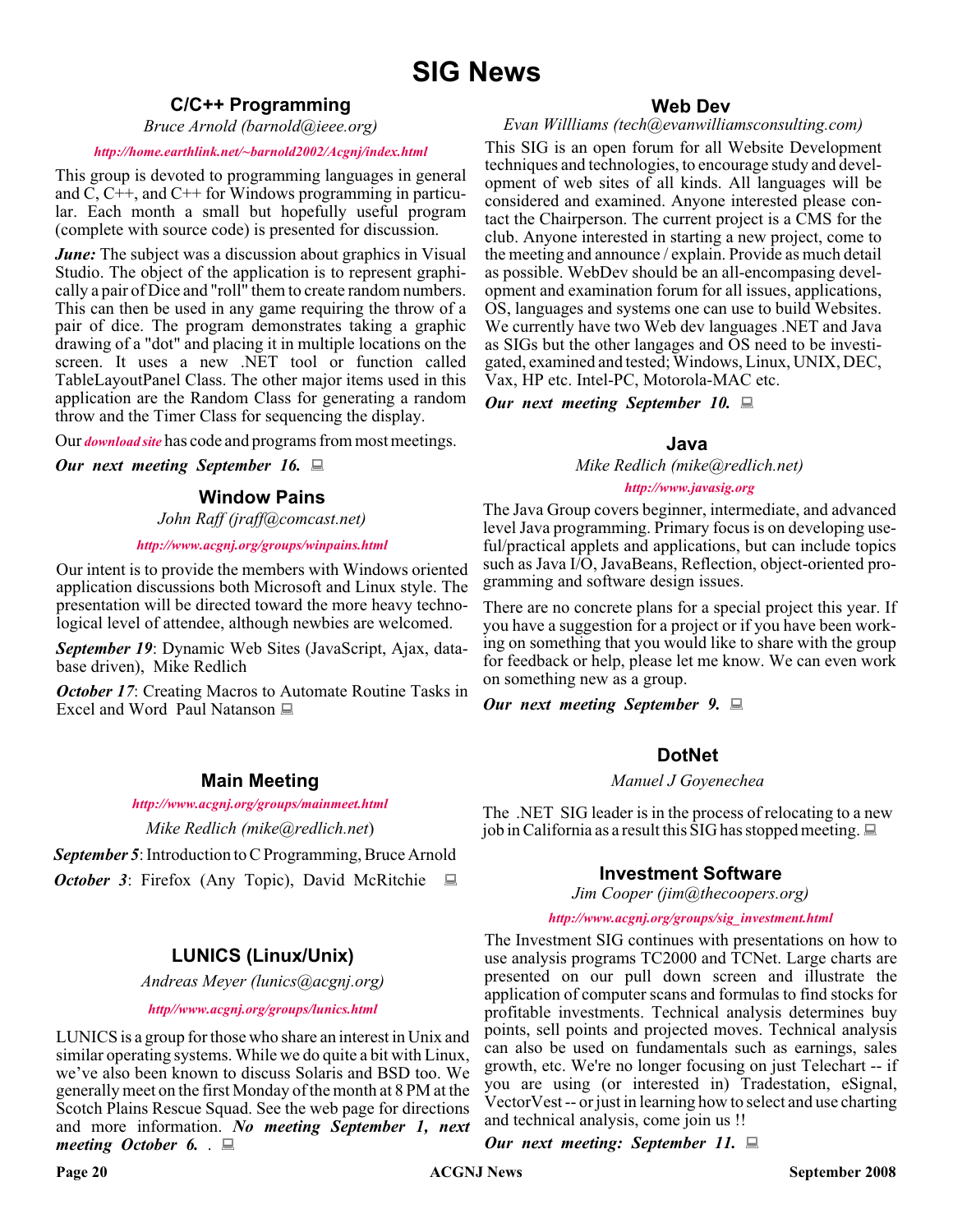#### **Your Next Computer Will Be Green,** *Continued from page 1*

HP recycling program where you can trade-in or donate the products.

Government Initiatives Many U.S. government agencies have implemented standards and regulations to encourage green computing. The Environmental Protection Agency launched an Energy Star program in 1992 and strengthened its requirements in 2006. In 2003 the California State Senate enacted the Electronic Waste Recycling Act and in 2007 President Bush issued Executive Order 13423 requiring all federal agencies to use the Electronic Products Environmental Assessment Tool when purchasing computer systems. In addition, a global consortium called The Green Grid was founded in 2007 by AMD, APC, Dell, HP, IBM, Intel, Microsoft, Rackable Systems, SprayCool, Sun and VMware.

Another initiative formed by a group of Global-minded IT executives, the Green Computing Impact Organization (GCIO), was created to be an active participant in transforming the IT community from an environmental liability to an Earth conscious example of responsibility. GCIO is a nonprofit organization that is based on environmental audit programs for consumers and small business homes with respect to general energy-efficiency programs (including lighting, heating, insulation, etc.). GCIO's mission is to educate and assist enterprise technology users in the design of environmentally aware and responsible information system operations. They help consumers become more environmentally responsible by reducing energy consumption and electronic waste in an effort to protect the Earth.

GCIO is sponsoring educational programs across the country and participating in a Green Computing Summit that will be

#### **SIG News**, *continued*

#### **Layman's Forum**

*Matt Skoda (som359@aol.com)*

#### *<http://www.acgnj.org/groups/laymans.html>*

*We meet on the second Monday of the month* (no meetings in July and August) to discuss issues of interest to novice users or those who are planning to get started in computing. Watch our Web page for updates and announcements.  $\Box$ 

#### **Mobile Devices**

#### *David Eisen (ultradave@gmail.com*

The mobile devices SIG focuses on the ins and outs of the mobile devices you carry everyday. We discuss ways to enhance your phone experience by adding new capabilities, modifying ROMs on the phone to make it faster, and solve problems with your device. The Mobile Devices SIG focuses on Windows Mobile, due largely to the flexibility in Windows Mobile and the ability to select from a wide application base. However, if you bring your RAZR, or any other phone with questions on usage or available features, we are always happy to help! If you ever had any questions, or want to enter the realm of mobile phone enhancing, these meetings are for you.

*Our next meeting September 17*

held in Washington, DC on May 20th. The summit will address how public sector IT managers, procurement officials, and program managers public sector professionals can transform their IT and data center operations into more environmentally conscious yet efficient solutions. This conference will attract senior government IT professionals and their industry partners tasked with helping agencies become greener in the coming years. Attendees will represent federal, state and local governments, public policy organizations and suppliers to government. You can read more about this event at *[www.e-gov.com/EventOverview.aspx?Event=SGCS08](http://www.e-gov.com/EventOverview.aspx?Event=SGCS08)*.

#### **Features of Green Computing**

Power management is the most popular method. The operating system of the computer can be set to directly control the power saving aspects of the hardware. It can automatically turn off the monitor or hard drive after a period of inactivity. Or, the entire system may hibernate, turning off most of the components such as even allow the user to manually adjust the voltages supplied to the CPU to reduce the electricity consumption and the amount of heat that is produced. As of July of 2007, all new Energy Star certified desktops must have a power supply that is at least 80% efficient.

Other features include using motherboard video output instead of a video card, hard disks that consume less power, flash based solid state drives that require fewer write cycles, and lower energy monitors. And, manufacturers of networking equipment are developing switches and routers that reduce energy costs.

*Continued on page 22*

#### **FireFox Activity** *Firefox@acgnj.org*

This SIG is intended to be an open forum for **all** FireFox and Mozilla techniques and technologies, to encourage the study and development of web sites of all kinds. All the browsers will be considered and examined. All are encouraged to "think out of the box" about new web site design. All members and guests are invited to check out the design concepts and voice their opinion. *Our next meeting September 15.*

#### **NJ Gamers**

*Gregg McCarthy (greggmc@optonline.net)*

*<http://www.NJGamers.com>*

*[www.lanparty.com](http://www.lanparty.com)*

**The next Friday Night Frag will be September 12, 6 p.m. to Saturday 12 noon — 18 hours for 5 bucks!** BYOC - Bring your own computer

BYOF - Bring your own food.

and if you don't like sitting on metal chairs... BYO chair!

**September 2008 ACGNJ News Page 21**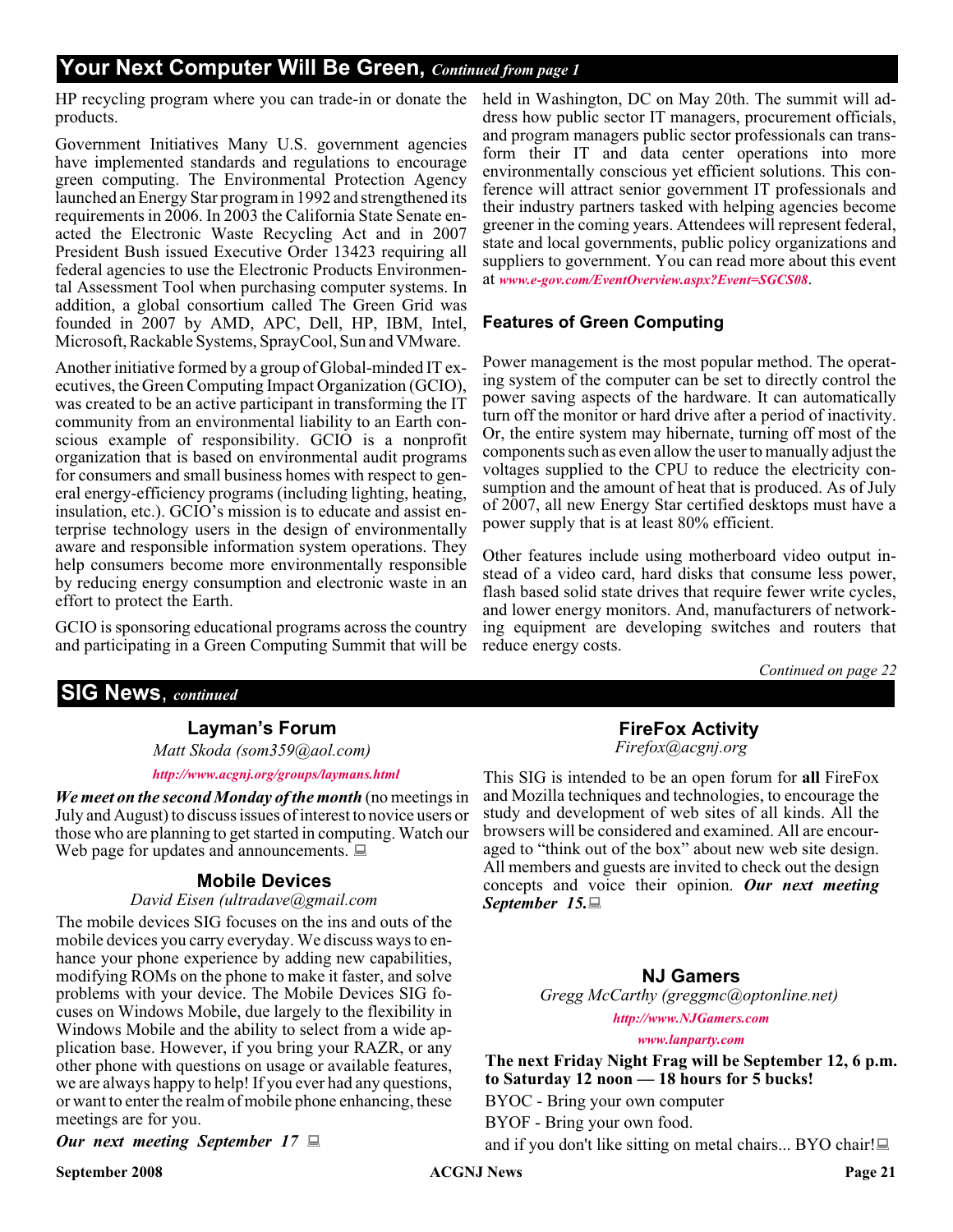### **Guru Corner**

If you need help with any of the technologies listed below, you can call on the person listed. Please be considerate and ca

#### **Discount Computer Magazine Price List**

**As described by the DealsGuy**

| ou can call on the person listed. Please be considerate and<br>ll before 10 PM. |                          |              |                                                                                                                                                                                            | 1 <sub>yr</sub> |       | $2 \text{ yr}$ 3 yr |
|---------------------------------------------------------------------------------|--------------------------|--------------|--------------------------------------------------------------------------------------------------------------------------------------------------------------------------------------------|-----------------|-------|---------------------|
|                                                                                 |                          |              | <b>Computer Games</b>                                                                                                                                                                      | \$10.95         | 20.95 | 29.95               |
|                                                                                 | <b>Software</b>          |              | <b>Computer Gaming World</b>                                                                                                                                                               | 14.95           | 28.95 | 41.95               |
| <b>HTML</b>                                                                     | Mike Redlich             | 908-246-0410 | Computer Shopper1                                                                                                                                                                          | 16.97           | 32.95 | 47.95               |
|                                                                                 |                          |              | Dr. Dobbs Journal                                                                                                                                                                          | 15.95           | 30.95 |                     |
|                                                                                 | Jo-Anne Head             | 908-769-7385 | Mac Addict                                                                                                                                                                                 | 10.97           |       |                     |
| ColdFusion                                                                      | Jo-Anne Head             | 908-769-7385 | Mac Home Journal                                                                                                                                                                           | 15.97           | 29.97 |                     |
| <b>CSS</b>                                                                      | Frank Warren             | 908-756-1681 | Mac World                                                                                                                                                                                  | 12.95           |       |                     |
|                                                                                 |                          |              | Maximum PC                                                                                                                                                                                 | 9.95            | 18.95 | 27.95               |
|                                                                                 | Jo-Anne Head             | 908-769-7385 | Microsoft System Journal                                                                                                                                                                   | 21.95           | 39.95 |                     |
| Java                                                                            | Mike Redlich             | 908-246-0410 | PC Gamer                                                                                                                                                                                   | 12.95           |       |                     |
| $C++$                                                                           | <b>Bruce Arnold</b>      | 908-735-7898 | PC Magazine (22/44/66 Issues)                                                                                                                                                              | 25.97           | 48.95 | 68.95               |
|                                                                                 | Mike Redlich             | 908-246-0410 | PC World                                                                                                                                                                                   | 16.95           |       |                     |
|                                                                                 |                          |              | Wired                                                                                                                                                                                      | 6.00            | 12.00 | 17.00               |
| ASP                                                                             | Mike Redlich             | 908-246-0410 | These prices are for new subscriptions and renewals. All or-                                                                                                                               |                 |       |                     |
| Perl                                                                            | John Raff                | 973-560-9070 | ders must be accompanied by a check, cash or Money Order.<br>Make payable to Herb Goodman, and mail to:                                                                                    |                 |       |                     |
|                                                                                 | Frank Warren             | 908-756-1681 | Herb Goodman, 8295 Sunlake Drive, Boca Raton,                                                                                                                                              |                 |       |                     |
| XML                                                                             | Mike Redlich             | 908-246-0410 | FL 33496                                                                                                                                                                                   |                 |       |                     |
| Genealogy                                                                       | Frank Warren             | 908-756-1681 | Telephone: 561-488-4465, e-mail: hgoodman@prodigy.net                                                                                                                                      |                 |       |                     |
| Home Automation Frank Warren                                                    |                          | 908-756-1681 | Please allow 10 to 12 weeks for your magazines to start. For<br>renewals you must supply an address label from your pres-<br>ent subscription to insure the correct start of your renewal. |                 |       |                     |
|                                                                                 | <b>Operating Systems</b> |              | As an extra service I will mail a renewal notice about 4<br>months prior to their expiration date. I carry more than 300                                                                   |                 |       |                     |
| Windows 3.1                                                                     | <b>Ted Martin</b>        | 732-636-1942 | titles at excellent prices — email for prices. $\Box$                                                                                                                                      |                 |       |                     |
|                                                                                 |                          |              |                                                                                                                                                                                            |                 |       |                     |

#### **ACGNJ MEMBERSHIP APPLICATION**

Sign up online at http://www.acgnj.org/membershipApplication.html and pay dues with PayPal.

|                                                                                                                               | <b>US/CANADA</b> | <b>FAMILY OF MEMBER</b>                                                                                                                                                                                                        | Dues  | <b>FOREIGN</b> | <b>STUDENT</b> | <b>SENIOR CITIZEN</b> |
|-------------------------------------------------------------------------------------------------------------------------------|------------------|--------------------------------------------------------------------------------------------------------------------------------------------------------------------------------------------------------------------------------|-------|----------------|----------------|-----------------------|
| 1 Year                                                                                                                        | \$25             | (No Newsletter)<br>\$10                                                                                                                                                                                                        |       | \$55           | \$20           | (Over 65)<br>\$20     |
| 2 Years<br>3 Years                                                                                                            | \$40<br>\$55     |                                                                                                                                                                                                                                |       |                |                | \$45                  |
| Mail this application and your check to:<br>AMATEUR COMPUTER GROUP OF NEW JERSEY, INC., P.0. BOX 135, SCOTCH PLAINS, NJ 07076 |                  |                                                                                                                                                                                                                                |       |                |                |                       |
|                                                                                                                               |                  | ■ New Member Renewal ■ Address Change                                                                                                                                                                                          |       |                |                |                       |
| First Name                                                                                                                    |                  |                                                                                                                                                                                                                                |       | Last Name      |                | Phone                 |
| Mailing Address _                                                                                                             |                  |                                                                                                                                                                                                                                |       |                |                | E-Mail                |
| City <b>Communication</b>                                                                                                     |                  |                                                                                                                                                                                                                                | State | Zip            |                | URL                   |
|                                                                                                                               |                  | 19 and 19 and 19 and 19 and 19 and 19 and 19 and 19 and 19 and 19 and 19 and 19 and 19 and 19 and 19 and 19 and 19 and 19 and 19 and 19 and 19 and 19 and 19 and 19 and 19 and 19 and 19 and 19 and 19 and 19 and 19 and 19 an |       |                |                |                       |

What topics would you like to see covered at club meetings?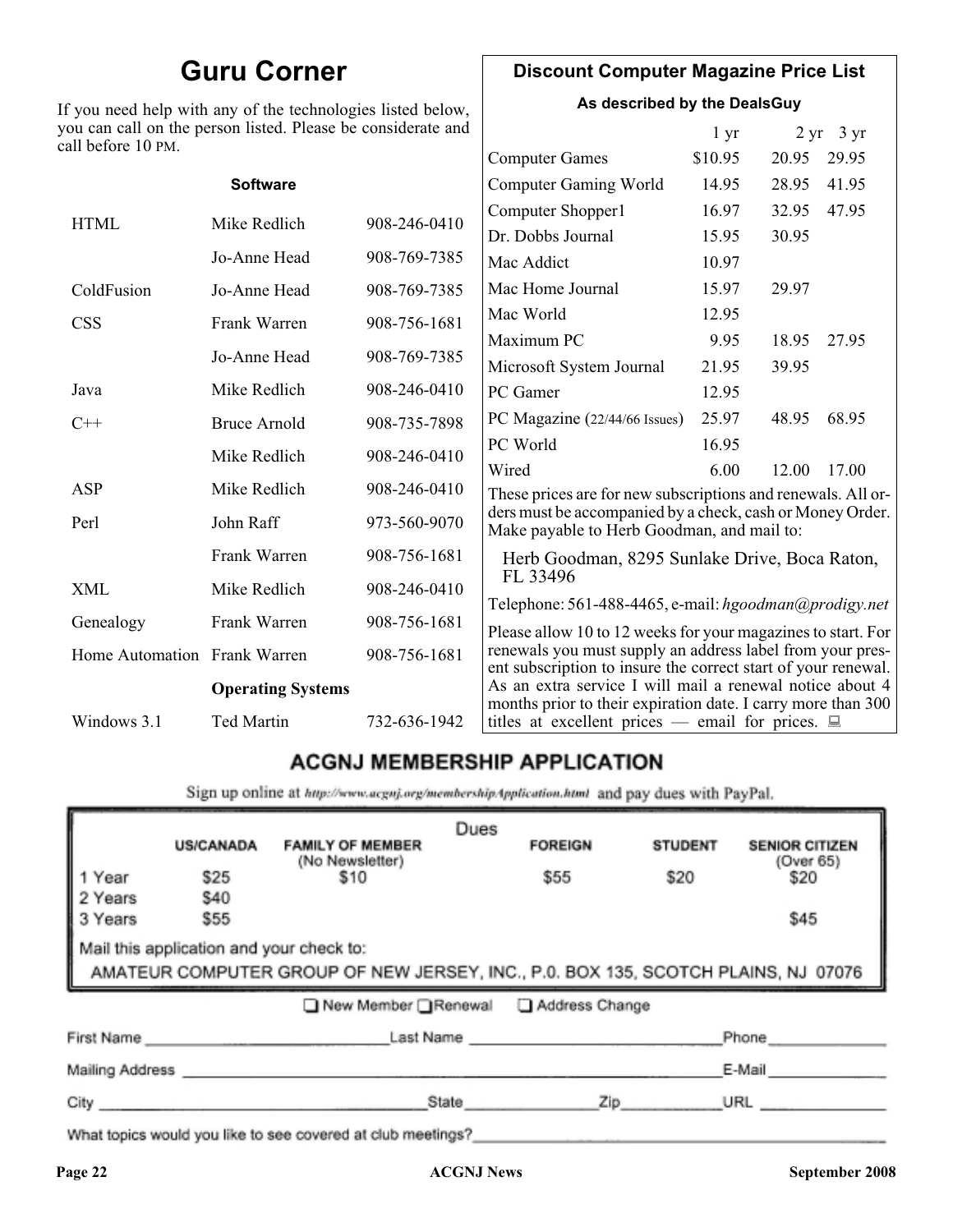| <b>Other Local Computer Groups</b>                                                                                                                         |                                                                                                                                                                                                        |                                                                                                                                                                             |  |  |  |
|------------------------------------------------------------------------------------------------------------------------------------------------------------|--------------------------------------------------------------------------------------------------------------------------------------------------------------------------------------------------------|-----------------------------------------------------------------------------------------------------------------------------------------------------------------------------|--|--|--|
| <b>Princeton Macintosh User Group:</b> 7:15 pm 2nd<br>Tuesday, Jadwin Hall, A-10, Washington Rd,<br>Princeton, $(609)$ 252-1163, www.pmug-nj.org           | Linux Users Group in Princeton: 7 pm, 2nd<br>Wednesday, Lawrence Branch Mercer Library,<br>Rt#1 & Darrah Lane, Lawrence NJ<br>http://www.lugip.org                                                     | <b>New York PC:</b> 3rd Thurs, 7 pm, PS 41, 116 W<br>11th St. For info call hotline, (212) 533-NYPC,<br>http://www.nypc.org                                                 |  |  |  |
| <b>Computer Education Society of Philadelphia:</b><br>Meetings & Workshops at Jem Electronics, 6622<br>Castor Ave, Philadelphia PA. www.cesop.org/         | <b>Brookdale Computer Users Group:</b> 7 pm, 3rd<br>Friday, Brookdale Community College, Bldg<br>MAN Rm 103, Lincroft NJ. (732)-739-9633.<br>www.bcug.com                                              | NJ Macintosh User Group: 8 pm, 3rd Tuesday,<br>Allwood Branch Library, Lyall Rd, Clifton NJ.<br>(201) 893-5274 http://www.njmug.org.                                        |  |  |  |
| PC User Group of So. Jersey: 2nd Mon., 7 pm,<br>Trinity Presb. Church, 499 Rt 70 E, Cherry Hill,<br>NJ. L. Horn, (856) 983-5360<br>http://www.pcugsj.org   | Hunterdon Computer Club: 8:30 am, 3rd Sat,<br>Hunterdon Medical Center, Rt 31, Flemington NJ.<br>www.hunterdoncomputerclub.org (908)<br>995-4042.                                                      | NY Amateur Computer Group: 2nd Thurs, 7<br>pm, Rm 806 Silver Bldg, NYU, 32 Waverly Pl,<br>NYC http://www.nyacc.org                                                          |  |  |  |
| <b>Morris Micro Computer Club:</b> 7 pm 2nd Thurs.,<br>Morris County Library, Hanover Ave, Morristown<br>NJ, (973) 267-0871.<br>http://www.morrismicro.com | Central Jersey Computer Club: 8 pm, 4th Fri-<br>day, Rm 74, Armstrong Hall, College of NJ. Rich<br>Williams, (609) 466-0909.                                                                           | NJ PC User Group: 2nd Thurs, Monroe Rm at<br>Wyckoff Public Library, 7 pm. Maureen Shannon,<br>$(201)$ 853-7432, www.njpcug.org                                             |  |  |  |
| noon Main Meeting, groups 8 am-3 pm. Upper<br>Moreland Middle School, Hatboro PA. (215)<br>764-6338. www.pacsnet.org                                       | <b>Philadelphia Area Computer Society: 3rd Sat, 12 NJ Computer Club: 6:15 pm, 2nd Wednesday ex-</b><br>cept Jul & Aug, North Branch Reformed Church,<br>203 Rt 28, Bridgewater NJ. http://www.njcc.org | <b>Princeton PC Users Group: 2nd Monday,</b><br>Lawrenceville Library, Alt Rt 1 & Darrah Lane,<br>Lawrenceville, Paul Kurivchack (908) 218-0778,<br>http://www.ppcug-nj.org |  |  |  |

### **Classified**

**FREE TO MEMBERS**. Use our classified ads to sell off your surplus computer stuff. Send copy to Classified, ACGNJ NEWS, P.O. Box 135, Scotch Plains NJ 07076 or e-mail to the editor, *bdegroot@ptd.net*. Classified ads are free to members, one per issue. Non-members pay \$10. Send check payable to ACGNJ Inc. with copy. Reasonable length, please.



### Member of

#### *<http://www.marketpro.com/>*

**MarketPro Shows**

*<http://www.apcug.net>*

**Sep 27 & 28**, Meadowlands Expo Center, Secaucus

#### **Directions to Meetings at Scotch Plains Rescue Squad, 1916 Bartle Ave., Scotch Plains NJ**

#### **From New York City or Northern New Jersey**

Take Route 1&9 or the Garden State Parkway to US 22 Westbound.

#### **From Southern New Jersey**

Take Parkway north to Exit 135 (Clark). Stay on left of ramp, follow circle under Parkway. Bear right to Central Avenue; follow to Westfield and under RR overpass. Left at light to North Avenue; follow to light in Fanwood. Right on Martine (which becomes Park Ave). Right on Bartle Ave in middle of shopping district.Scotch Plains Rescue Squad (2-story brick) is located on the right. Do not ing. park in the row next to the building — you'll be towed.

#### **From I-78 (either direction)**

Take exit 41 (Scotch Plains); follow signs to US 22. Turn right at mile past Terrill Road and immediately past the overpass. Exit onto light at bottom of hill and use overpass to cross Rt. 22. Follow US 22 Park Avenue South and follow the directions above to the Rescue Westbound directions.

#### **September 2008 ACGNJ News Page 23**

#### **From US 22 Westbound**

Exit at Park Avenue, Scotch Plains after McDonalds on the right, diagonally opposite Scotchwood Diner on the left, immediately before the overpass. After exiting, turn left at the light and use overpass to cross US 22. Bear right at bottom of ramp to continue south on Park Avenue. Turn left at the second light (a staggered intersection). Scotch Plains Rescue Squad (2-story brick) is on the right. Do not park in the row next to the building — you'll be towed. We meet on the second floor, entering by the door at the right front of the build-

#### **From Western New Jersey**

Take US 22 Eastbound to the Park Avenue exit. The exit is about a Squad building.  $\Box$ 

#### **Radio and TV Programs**

**Computer Radio Show**, WBAI 99.5 FM, NY, Wed. 8-9 p.m.

**Software Review,** The Learning Channel, Saturday 10-10:30 p.m.

**On Computers**, WCTC 1450 AM, New Brunswick, Sunday 1-4 p.m. To ask questions call (800) 677-0874.

**PC Talk**, Sunday from 8 p.m. to 10 p.m., 1210 AM Philadelphia. 1800-876-WPEN, Webcast at *<http://www.pctalkweb.net>*.



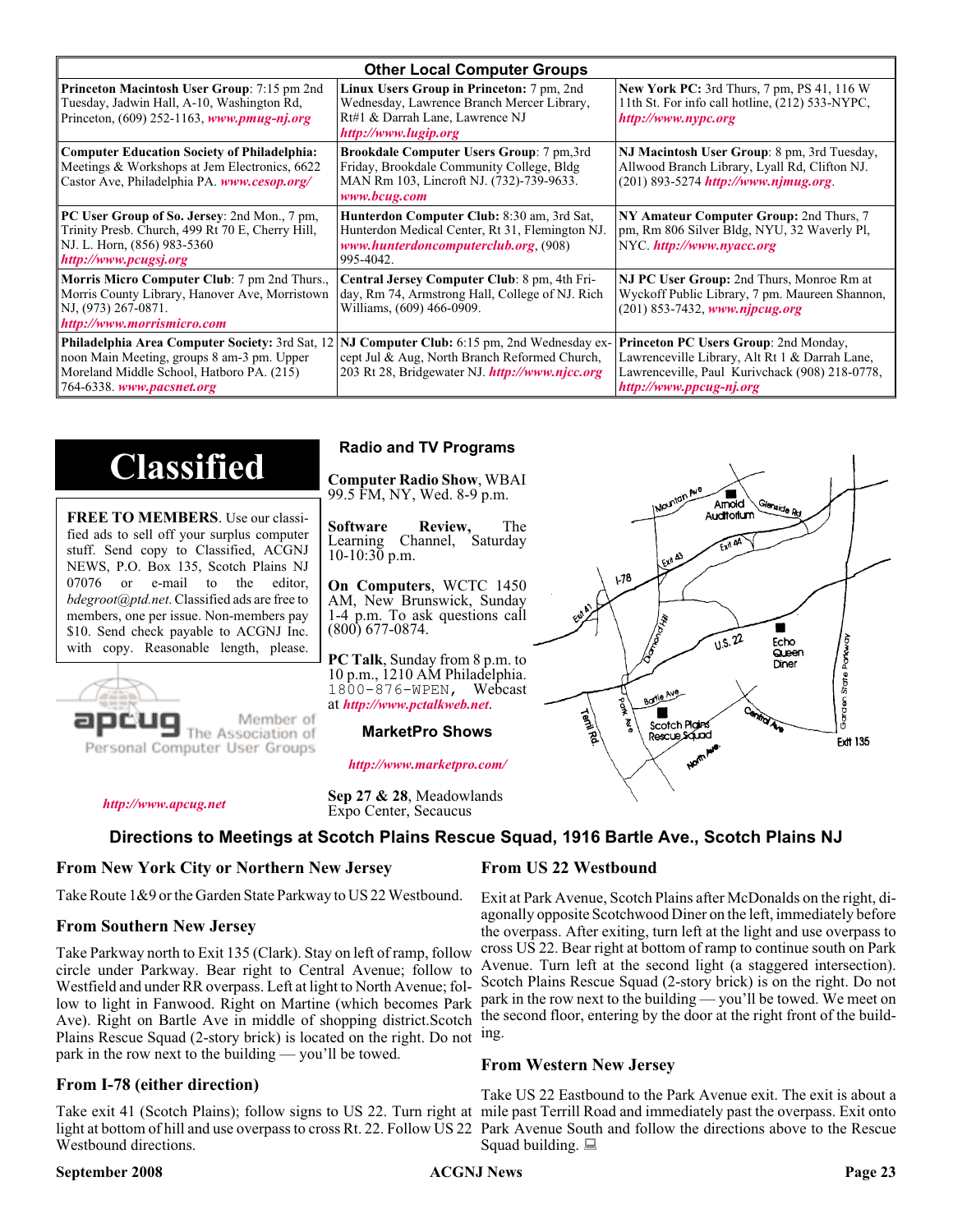### **Your Next Computer Will Be Green,** *continued*

#### **Recycling Materials**

Obsolete computers can be reused for charities, non-profit organizations, and developing countries. Parts from really old systems can be recycled through some recycling centers. Some recycling charges can be passed back to the manufacturers.

Recycling this equipment keeps the lead, mercury, and chromium out of our landfills. In addition, computer supplies such as cartridges, paper, and batteries can be easily recycled.

#### **How Can We Work Greener?**

Visit the website for Climate Savers Smart Computing at *<http://www.climatesaverscomputing.org/>* to view a three step program to go green. Here are the basic steps that they suggest:

*Step One* - Turn on Power Management. Since the average desktop PC wastes nearly 50% of the energy it consumes as heat, it makes sense to use the power management features that are built into Windows XP and Vista. The benefits? You will reduce your electricity bills and your energy footprint will be lowered as you reduce your greenhouse gas emissions. The Climate Savers organization predicts that the power management features on your computer can save nearly have a ton of CO2 and more than \$60 a year in energy costs.

*Step Two* - Buy an energy efficient computer. Energy Star, the program designed by the U.S. Environmental Protection Agency, specifies the standards that equipment and appliances must meet to wear the Energy Star badge. You can visit their website at *[www.energystar.org](http://www.energystar.org)* for specifics. Basically an Energy Star compliant PC uses 15 to 25 percent less energy. This program is expected to save U.S. consumers and businesses more than \$1.8 billion in energy costs over the next

five years and prevent greenhouse gas emission equal to 2.7 million vehicles.

*Step Three* – Unplug from phantom power. As long as your computer is plugged in it still uses electricity, even while it is turned off or in standby mode. A computer that is turned off, but still plugged in, can use up to 10 watts. The Climate Savers estimate that you can reduce your electricity bills by as much as 10% by unplugging your appliances and electronics when they're not being used.

*This article has been provided to APCUG by the author solely for publication by APCUG member groups. All other uses require the permission of the author (see e-mail address above).*



### **ACGNJ MEETINGS**

**For the very latest news on ACGNJ meetings visit the ACGNJ Web Page (***<http://www.acgnj.org>***)**

#### **Tuesday, September 2, 2008**

7 P.M. - Board of Directors meeting.

#### **Friday, September 5**

8 P.M. - Main Meeting, Mike Redlich (*mike@redlich.net*).

#### **Monday, September 8**

8 P.M. - Layman's Forum, Matt Skoda (*som359@aol.com*), 908-359-8842. No meetings in July or August.

**Tuesday, September 9**

7:30 P.M.- Java, Mike Redlich (*mike@redlich.net*) 908-246-0410.

#### **Wednesday, September 10**

7 P.M. - WebDev SIG, Evan Williams (*tech@evanwilliamsconsulting.com*)

**Thursday, September 11**

8 P.M. - Investing, Jim Cooper (jim@thecoopers.org).

#### **Friday, September 12**

6 P.M. to 5 A.M.- NJ Gamers. Gregg McCarthy (*greggmc@optonline.net*), 732-721-6507. Break 8 to 10 P.M.

**Monday, September 15**

7 P.M. - Firefox Activity, David McRitchie (*firefox@acgnj.org*)

**Tuesday, September 16** 7:30 P.M. - C/C++ Users, Bruce Arnold (*barnold@ieee.org*), 908-735-7898

**Wednesday, September 17** 7:30 P.M. - Mobile Devices, David Eisen Thursday,

#### **Friday, September 19**

8 P.M. - Window Pains, John Raff (*john@jraff.com*). **Tuesday, September 30**

#### 7 P.M. - Board of Directors meeting.

**Monday, October 6** 8 P.M. - Lunics, Andreas Meyer (*lunics@acgnj.org*)

**All meetings, unless otherwise noted, are at Scotch Plains Rescue Squad, 1916 Bartle Ave., Scotch Plains, N.J. Directions and map inside back cover.**